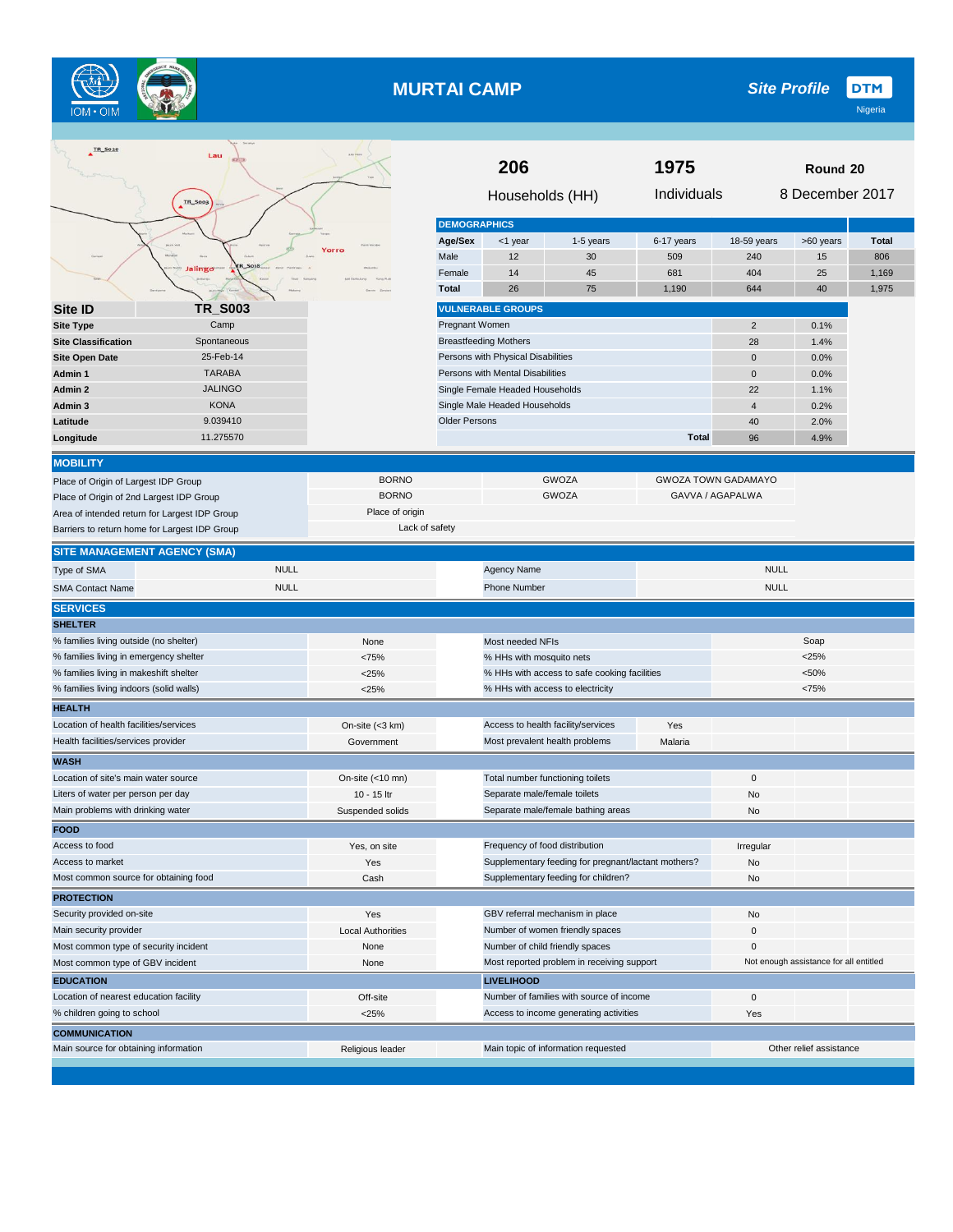

## **LG QUARTERS**

|                                                                                           |                                     | TR_SOOS            | 62                      |                                    |                                                     | 421          | Round 20                       |               |              |
|-------------------------------------------------------------------------------------------|-------------------------------------|--------------------|-------------------------|------------------------------------|-----------------------------------------------------|--------------|--------------------------------|---------------|--------------|
|                                                                                           | Gassol                              |                    | Households (HH)         |                                    |                                                     |              | 8 December 2017<br>Individuals |               |              |
|                                                                                           |                                     |                    | <b>DEMOGRAPHICS</b>     |                                    |                                                     |              |                                |               |              |
|                                                                                           |                                     |                    | Age/Sex                 | <1 year                            | 1-5 years                                           | 6-17 years   | 18-59 years                    | >60 years     | <b>Total</b> |
|                                                                                           |                                     |                    | Male                    | 10                                 | 17                                                  | 63           | 74                             | 23            | 187          |
| <b>TR_S016</b><br>Wukari                                                                  |                                     |                    | Female                  | 13                                 | 19                                                  | 87           | 96                             | 19            | 234          |
|                                                                                           |                                     |                    | <b>Total</b>            | 23                                 | 36                                                  | 150          | 170                            | 42            | 421          |
| Site ID                                                                                   | <b>TR_S005</b>                      |                    |                         | <b>VULNERABLE GROUPS</b>           |                                                     |              |                                |               |              |
| <b>Site Type</b>                                                                          | <b>Collective Settlement/Centre</b> |                    | Pregnant Women          |                                    |                                                     |              | 14                             | 3.3%          |              |
| <b>Site Classification</b>                                                                | Spontaneous                         |                    |                         | <b>Breastfeeding Mothers</b>       |                                                     |              | 28                             | 6.7%          |              |
| <b>Site Open Date</b>                                                                     | 06-Aug-14                           |                    |                         | Persons with Physical Disabilities |                                                     |              | $\mathbf 0$                    | 0.0%          |              |
| Admin 1                                                                                   | <b>TARABA</b>                       |                    |                         | Persons with Mental Disabilities   |                                                     |              | $\mathbf 0$                    | 0.0%          |              |
| Admin 2                                                                                   | GASSOL                              |                    |                         | Single Female Headed Households    |                                                     |              | 3                              | 0.7%          |              |
| Admin 3                                                                                   | <b>MUTUM BIYU I</b>                 |                    |                         | Single Male Headed Households      |                                                     |              | $\sqrt{2}$                     | 0.5%          |              |
| Latitude                                                                                  | 8.630340                            |                    | <b>Older Persons</b>    |                                    |                                                     |              | 42                             | 10.0%         |              |
| Longitude                                                                                 | 10.764480                           |                    |                         |                                    |                                                     | <b>Total</b> | 89                             | 21.1%         |              |
| <b>MOBILITY</b>                                                                           |                                     |                    |                         |                                    |                                                     |              |                                |               |              |
| Place of Origin of Largest IDP Group                                                      |                                     | <b>TARABA</b>      |                         |                                    | <b>WUKARI</b>                                       |              | <b>HOSPITAL</b>                |               |              |
|                                                                                           |                                     | <b>TARABA</b>      |                         |                                    | <b>WUKARI</b>                                       |              | AVYI                           |               |              |
| Place of Origin of 2nd Largest IDP Group<br>Area of intended return for Largest IDP Group |                                     | Place of origin    |                         |                                    |                                                     |              |                                |               |              |
| Barriers to return home for Largest IDP Group                                             |                                     |                    | House damaged/destroyed |                                    |                                                     |              |                                |               |              |
|                                                                                           |                                     |                    |                         |                                    |                                                     |              |                                |               |              |
| <b>SITE MANAGEMENT AGENCY (SMA)</b>                                                       |                                     |                    |                         |                                    |                                                     |              |                                |               |              |
| Type of SMA                                                                               | <b>NULL</b>                         |                    |                         | Agency Name                        |                                                     |              | <b>NULL</b>                    |               |              |
| <b>SMA Contact Name</b>                                                                   | <b>NULL</b>                         |                    |                         | <b>Phone Number</b>                |                                                     |              | <b>NULL</b>                    |               |              |
| <b>SERVICES</b>                                                                           |                                     |                    |                         |                                    |                                                     |              |                                |               |              |
| <b>SHELTER</b>                                                                            |                                     |                    |                         |                                    |                                                     |              |                                |               |              |
| % families living outside (no shelter)                                                    |                                     | None               |                         | Most needed NFIs                   |                                                     |              |                                | Mosquito nets |              |
| % families living in emergency shelter                                                    |                                     | None               |                         | % HHs with mosquito nets           |                                                     |              |                                | $<$ 25%       |              |
| % families living in makeshift shelter                                                    |                                     | None               |                         |                                    | % HHs with access to safe cooking facilities        |              |                                | <75%          |              |
| % families living indoors (solid walls)                                                   |                                     | >75%               |                         |                                    | % HHs with access to electricity                    |              |                                | None          |              |
| <b>HEALTH</b>                                                                             |                                     |                    |                         |                                    |                                                     |              |                                |               |              |
| Location of health facilities/services                                                    |                                     | On-site (<3 km)    |                         |                                    | Access to health facility/services                  | Yes          |                                |               |              |
| Health facilities/services provider                                                       |                                     | Local clinic       |                         | Most prevalent health problems     |                                                     | Malaria      |                                |               |              |
| <b>WASH</b>                                                                               |                                     |                    |                         |                                    |                                                     |              |                                |               |              |
| Location of site's main water source                                                      |                                     | On-site $(<10$ mn) |                         | Total number functioning toilets   |                                                     |              | $\overline{4}$                 |               |              |
| Liters of water per person per day                                                        |                                     | >15 ltr            |                         | Separate male/female toilets       |                                                     |              | No                             |               |              |
| Main problems with drinking water                                                         |                                     | Taste              |                         |                                    | Separate male/female bathing areas                  |              | No                             |               |              |
| <b>FOOD</b>                                                                               |                                     |                    |                         |                                    |                                                     |              |                                |               |              |
| Access to food                                                                            |                                     | Yes, off site      |                         | Frequency of food distribution     |                                                     |              | Irregular                      |               |              |
| Access to market                                                                          |                                     | Yes                |                         |                                    | Supplementary feeding for pregnant/lactant mothers? |              | No                             |               |              |
| Most common source for obtaining food                                                     |                                     | Cash               |                         |                                    | Supplementary feeding for children?                 |              | No                             |               |              |
| <b>PROTECTION</b>                                                                         |                                     |                    |                         |                                    |                                                     |              |                                |               |              |
| Security provided on-site                                                                 |                                     | Yes                |                         |                                    | GBV referral mechanism in place                     |              | No                             |               |              |
| Main security provider                                                                    |                                     | Military           |                         |                                    | Number of women friendly spaces                     |              | 0                              |               |              |
| Most common type of security incident                                                     |                                     | None               |                         | Number of child friendly spaces    |                                                     |              | $\pmb{0}$                      |               |              |
| Most common type of GBV incident                                                          |                                     | None               |                         |                                    | Most reported problem in receiving support          |              |                                | None          |              |
| <b>EDUCATION</b>                                                                          |                                     |                    |                         | <b>LIVELIHOOD</b>                  |                                                     |              |                                |               |              |
| Location of nearest education facility                                                    |                                     | On-site            |                         |                                    | Number of families with source of income            |              | 24                             |               |              |
| % children going to school                                                                |                                     | $<$ 25%            |                         |                                    | Access to income generating activities              |              | Yes                            |               |              |
| <b>COMMUNICATION</b>                                                                      |                                     |                    |                         |                                    |                                                     |              |                                |               |              |
| Main source for obtaining information                                                     |                                     | Aid worker         |                         |                                    | Main topic of information requested                 |              |                                | Distribution  |              |
|                                                                                           |                                     |                    |                         |                                    |                                                     |              |                                |               |              |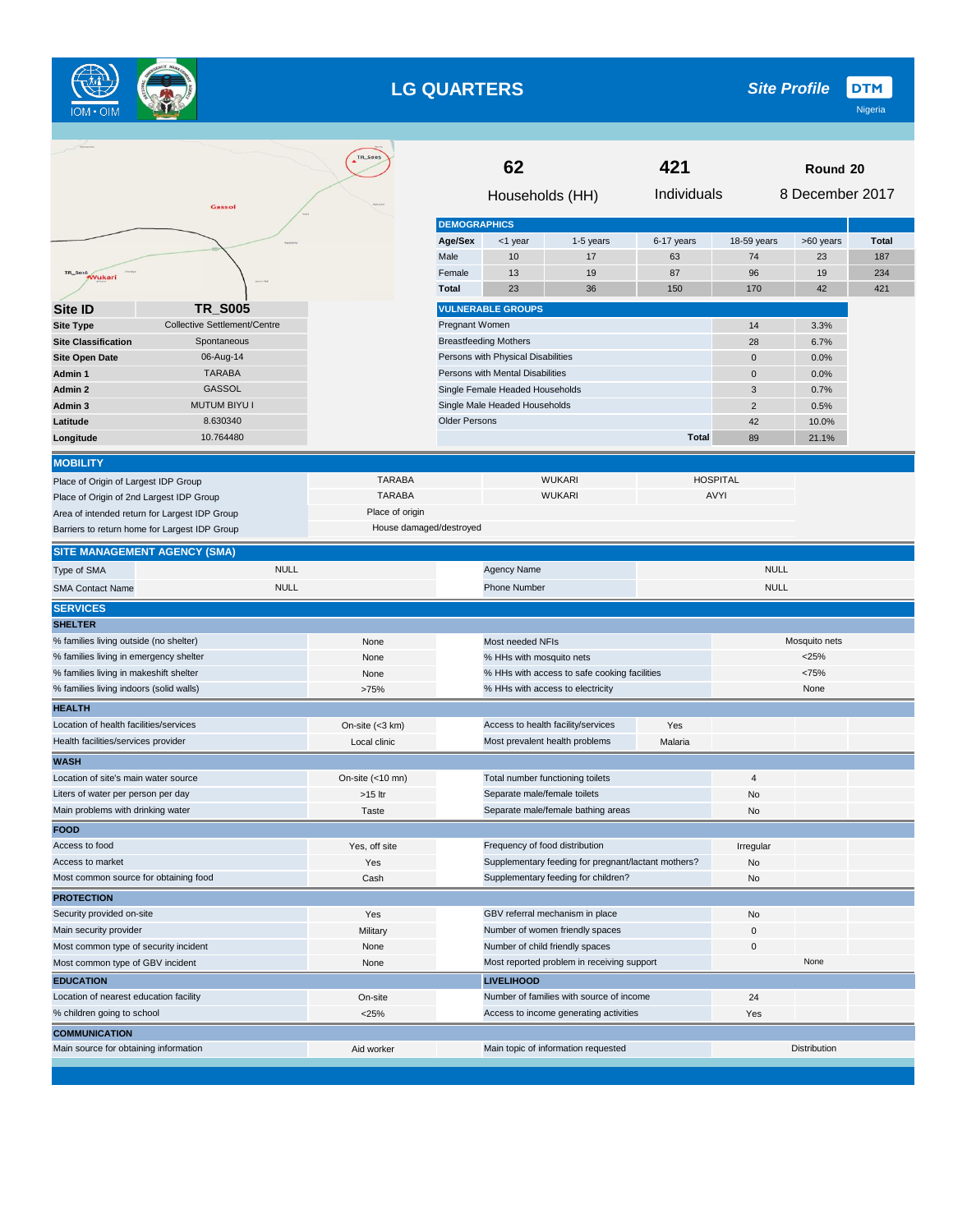

# **EAST PRIMARY SCHOOL**

|                                                     |                                               |                               | 42<br>210                                     |                                    |                                                     | Round 20     |             |                                        |              |  |
|-----------------------------------------------------|-----------------------------------------------|-------------------------------|-----------------------------------------------|------------------------------------|-----------------------------------------------------|--------------|-------------|----------------------------------------|--------------|--|
|                                                     | <b>TR_S006</b>                                |                               |                                               | Households (HH)                    |                                                     | Individuals  |             | 8 December 2017                        |              |  |
| Wukari                                              | <b>TR S019</b><br>TR_Soog                     |                               | <b>DEMOGRAPHICS</b>                           |                                    |                                                     |              |             |                                        |              |  |
|                                                     |                                               |                               | Age/Sex                                       | <1 year                            | 1-5 years                                           | 6-17 years   | 18-59 years | >60 years                              | <b>Total</b> |  |
|                                                     |                                               |                               | Male                                          | $\overline{7}$                     | 13                                                  | 38           | 35          | 3                                      | 96           |  |
|                                                     |                                               |                               | Female                                        | 12                                 | 14                                                  | 43           | 42          | 3                                      | 114          |  |
|                                                     |                                               | <b>GITE</b>                   | <b>Total</b>                                  | 19                                 | 27                                                  | 81           | 77          | 6                                      | 210          |  |
| Site ID                                             | <b>TR_S009</b>                                |                               |                                               | <b>VULNERABLE GROUPS</b>           |                                                     |              |             |                                        |              |  |
| <b>Site Type</b>                                    | Collective Settlement/Centre                  |                               | Pregnant Women                                |                                    |                                                     |              | 8           | 3.8%                                   |              |  |
| <b>Site Classification</b>                          | Spontaneous                                   |                               |                                               | <b>Breastfeeding Mothers</b>       |                                                     |              | 25          | 11.9%                                  |              |  |
| <b>Site Open Date</b>                               | 06-Apr-13                                     |                               |                                               | Persons with Physical Disabilities |                                                     |              | $\pmb{0}$   | 0.0%                                   |              |  |
| Admin 1                                             | <b>TARABA</b>                                 |                               |                                               | Persons with Mental Disabilities   |                                                     |              | $\mathbf 0$ | 0.0%                                   |              |  |
| Admin 2                                             | <b>WUKARI</b>                                 |                               |                                               | Single Female Headed Households    |                                                     |              | 12          | 5.7%                                   |              |  |
| Admin 3                                             | <b>PUJE</b>                                   |                               |                                               | Single Male Headed Households      |                                                     |              | $\mathbf 0$ | 0.0%                                   |              |  |
| Latitude                                            | 7.876150                                      |                               | <b>Older Persons</b>                          |                                    |                                                     | 6            | 2.9%        |                                        |              |  |
| Longitude                                           | 9.786110                                      |                               |                                               |                                    |                                                     | <b>Total</b> | 51          | 24.3%                                  |              |  |
| <b>MOBILITY</b>                                     |                                               |                               |                                               |                                    |                                                     |              |             |                                        |              |  |
| Place of Origin of Largest IDP Group                |                                               | <b>TARABA</b>                 |                                               |                                    | <b>WUKARI</b>                                       |              | <b>JIBU</b> |                                        |              |  |
| Place of Origin of 2nd Largest IDP Group            |                                               | <b>TARABA</b>                 |                                               |                                    | <b>WUKARI</b>                                       |              | <b>NULL</b> |                                        |              |  |
|                                                     | Area of intended return for Largest IDP Group | Place of origin               |                                               |                                    |                                                     |              |             |                                        |              |  |
|                                                     | Barriers to return home for Largest IDP Group | House damaged/destroyed       |                                               |                                    |                                                     |              |             |                                        |              |  |
| <b>SITE MANAGEMENT AGENCY (SMA)</b>                 |                                               |                               |                                               |                                    |                                                     |              |             |                                        |              |  |
| Type of SMA                                         | <b>NULL</b>                                   |                               |                                               | <b>Agency Name</b>                 |                                                     |              | <b>NULL</b> |                                        |              |  |
| <b>SMA Contact Name</b>                             | <b>NULL</b>                                   |                               |                                               | <b>Phone Number</b>                |                                                     |              | <b>NULL</b> |                                        |              |  |
| <b>SERVICES</b>                                     |                                               |                               |                                               |                                    |                                                     |              |             |                                        |              |  |
| <b>SHELTER</b>                                      |                                               |                               |                                               |                                    |                                                     |              |             |                                        |              |  |
| % families living outside (no shelter)              |                                               | None                          |                                               | Most needed NFIs                   |                                                     |              |             | <b>Blankets/Mats</b>                   |              |  |
| % families living in emergency shelter              |                                               | None                          |                                               | % HHs with mosquito nets           |                                                     |              |             | None                                   |              |  |
| % families living in makeshift shelter              |                                               | None                          |                                               |                                    | % HHs with access to safe cooking facilities        |              |             | >75%                                   |              |  |
| % families living indoors (solid walls)             |                                               | >75%                          |                                               |                                    | % HHs with access to electricity                    |              |             | None                                   |              |  |
| <b>HEALTH</b>                                       |                                               |                               |                                               |                                    |                                                     |              |             |                                        |              |  |
| Location of health facilities/services              |                                               | Off-site (<3 km)              |                                               |                                    | Access to health facility/services                  | Yes          |             |                                        |              |  |
| Health facilities/services provider                 |                                               | Local clinic                  |                                               |                                    | Most prevalent health problems                      | Malaria      |             |                                        |              |  |
| <b>WASH</b><br>Location of site's main water source |                                               | On-site $(<10$ mn)            |                                               |                                    | Total number functioning toilets                    |              | 0           |                                        |              |  |
| Liters of water per person per day                  |                                               | 10 - 15 ltr                   |                                               | Separate male/female toilets       |                                                     |              | No          |                                        |              |  |
| Main problems with drinking water                   |                                               | Taste                         |                                               |                                    | Separate male/female bathing areas                  |              | No          |                                        |              |  |
| <b>FOOD</b>                                         |                                               |                               |                                               |                                    |                                                     |              |             |                                        |              |  |
| Access to food                                      |                                               | Yes, on site                  |                                               |                                    | Frequency of food distribution                      |              | Irregular   |                                        |              |  |
| Access to market                                    |                                               | Yes                           |                                               |                                    | Supplementary feeding for pregnant/lactant mothers? |              | No          |                                        |              |  |
| Most common source for obtaining food               |                                               | Host community donation       |                                               |                                    | Supplementary feeding for children?                 |              | No          |                                        |              |  |
| <b>PROTECTION</b>                                   |                                               |                               |                                               |                                    |                                                     |              |             |                                        |              |  |
| Security provided on-site                           |                                               | Yes                           |                                               |                                    | GBV referral mechanism in place                     |              | No          |                                        |              |  |
| Main security provider                              |                                               | Self organized                | Number of women friendly spaces               |                                    |                                                     |              | 0           |                                        |              |  |
| Most common type of security incident               |                                               | None                          | Number of child friendly spaces               |                                    |                                                     |              | 0           |                                        |              |  |
| Most common type of GBV incident                    |                                               | None                          | Most reported problem in receiving support    |                                    |                                                     |              |             | Not enough assistance for all entitled |              |  |
| <b>EDUCATION</b>                                    |                                               |                               | <b>LIVELIHOOD</b>                             |                                    |                                                     |              |             |                                        |              |  |
| Location of nearest education facility              |                                               | On-site                       | Number of families with source of income<br>9 |                                    |                                                     |              |             |                                        |              |  |
| % children going to school                          |                                               | $<$ 25%                       | Access to income generating activities<br>Yes |                                    |                                                     |              |             |                                        |              |  |
| <b>COMMUNICATION</b>                                |                                               |                               |                                               |                                    |                                                     |              |             |                                        |              |  |
| Main source for obtaining information               |                                               | Local leader/Community leader |                                               |                                    | Main topic of information requested                 |              |             | Safety and Security                    |              |  |
|                                                     |                                               |                               |                                               |                                    |                                                     |              |             |                                        |              |  |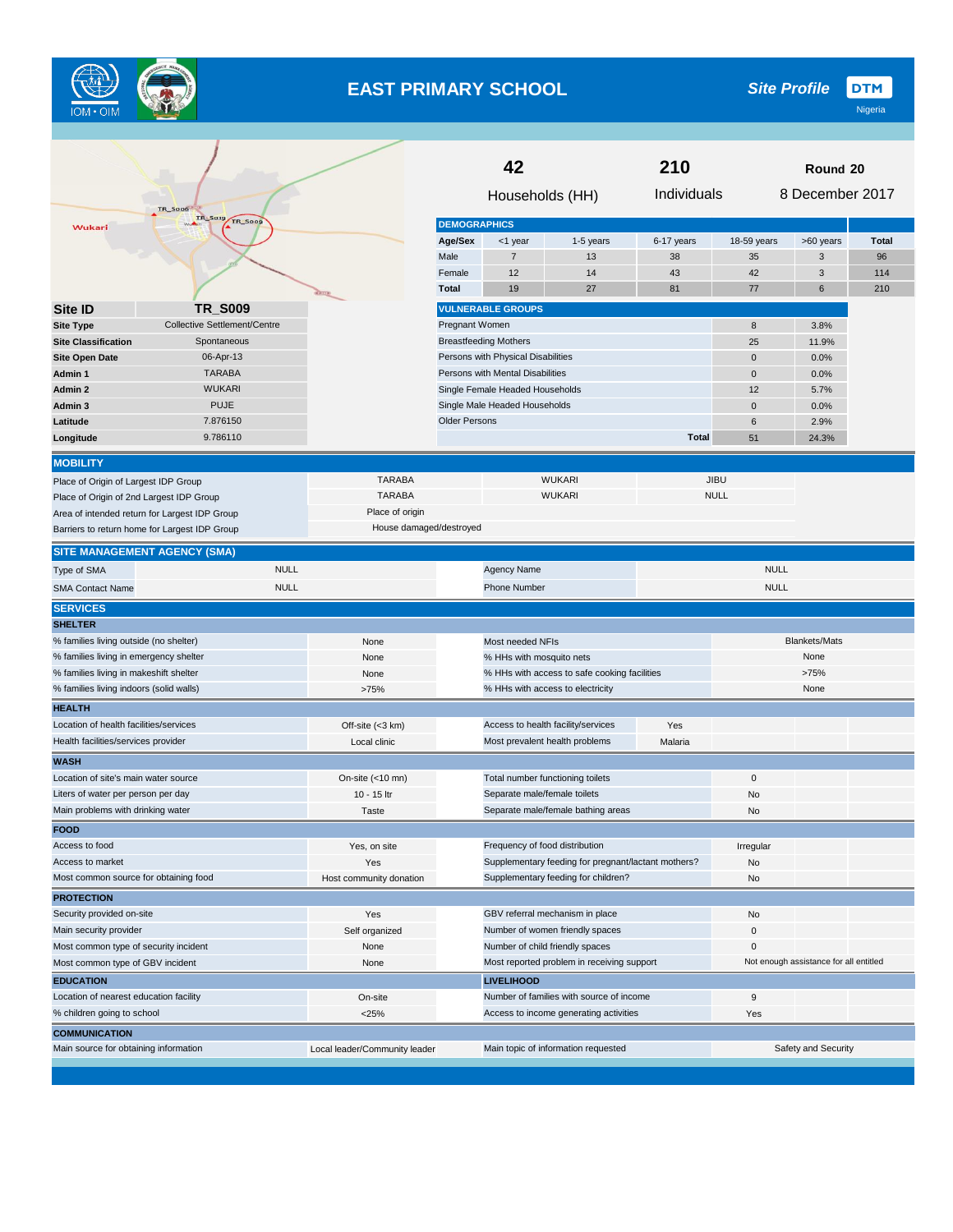

# **CATHOLIC CHURCH**

**DTM** *Site Profile*

|                                          | B <sub>0</sub>                                |                                |                      | 58                                 |                                                     | 481          |                     | Round 20                               |              |
|------------------------------------------|-----------------------------------------------|--------------------------------|----------------------|------------------------------------|-----------------------------------------------------|--------------|---------------------|----------------------------------------|--------------|
|                                          |                                               | Individuals<br>Households (HH) |                      |                                    |                                                     |              |                     | 8 December 2017                        |              |
| <b>Bali</b>                              | <b>TR_S017</b><br>TR_S012                     |                                |                      |                                    |                                                     |              |                     |                                        |              |
|                                          |                                               |                                | <b>DEMOGRAPHICS</b>  |                                    |                                                     |              |                     |                                        |              |
|                                          |                                               |                                | Age/Sex              | <1 year                            | 1-5 years                                           | 6-17 years   | 18-59 years         | >60 years                              | <b>Total</b> |
|                                          | TR_SO14                                       |                                | Male                 | 9                                  | 41                                                  | 55           | 65                  | $\overline{2}$                         | 172          |
|                                          |                                               |                                | Female               | 17<br>26                           | 59                                                  | 71<br>126    | 159                 | 3                                      | 309          |
|                                          |                                               |                                | <b>Total</b>         |                                    | 100                                                 |              | 224                 | 5                                      | 481          |
| <b>Site ID</b>                           | <b>TR_S012</b>                                |                                |                      | <b>VULNERABLE GROUPS</b>           |                                                     |              |                     |                                        |              |
| <b>Site Type</b>                         | <b>Collective Settlement/Centre</b>           |                                | Pregnant Women       |                                    |                                                     |              | 25                  | 5.2%                                   |              |
| <b>Site Classification</b>               | Spontaneous                                   |                                |                      | <b>Breastfeeding Mothers</b>       |                                                     |              | 28                  | 5.8%                                   |              |
| <b>Site Open Date</b>                    | 14-May-17<br><b>TARABA</b>                    |                                |                      | Persons with Physical Disabilities |                                                     |              | $\mathbf 0$         | 0.0%                                   |              |
| Admin 1                                  | <b>BALI</b>                                   |                                |                      | Persons with Mental Disabilities   |                                                     |              | $\mathbf 0$         | 0.0%                                   |              |
| Admin 2<br>Admin 3                       | <b>BALI A</b>                                 |                                |                      | Single Female Headed Households    |                                                     |              | 3<br>$\overline{7}$ | 0.6%                                   |              |
|                                          | 7.854990                                      |                                | <b>Older Persons</b> | Single Male Headed Households      |                                                     |              |                     | 1.5%                                   |              |
| Latitude                                 | 10.966400                                     |                                |                      |                                    |                                                     | <b>Total</b> | 5                   | 1.0%                                   |              |
| Longitude                                |                                               |                                |                      |                                    |                                                     |              | 68                  | 14.1%                                  |              |
| <b>MOBILITY</b>                          |                                               |                                |                      |                                    |                                                     |              |                     |                                        |              |
| Place of Origin of Largest IDP Group     |                                               | <b>TARABA</b>                  |                      |                                    | <b>BALI</b>                                         |              | <b>TAKALAFIYA</b>   |                                        |              |
| Place of Origin of 2nd Largest IDP Group |                                               | <b>TARABA</b>                  |                      |                                    | <b>BALI</b>                                         |              | <b>BALI A</b>       |                                        |              |
|                                          | Area of intended return for Largest IDP Group | Place of origin                |                      |                                    |                                                     |              |                     |                                        |              |
|                                          | Barriers to return home for Largest IDP Group | Lack of safety                 |                      |                                    |                                                     |              |                     |                                        |              |
|                                          | <b>SITE MANAGEMENT AGENCY (SMA)</b>           |                                |                      |                                    |                                                     |              |                     |                                        |              |
| Type of SMA                              | <b>NULL</b>                                   |                                |                      | <b>Agency Name</b>                 |                                                     |              | <b>NULL</b>         |                                        |              |
| <b>SMA Contact Name</b>                  | <b>NULL</b>                                   |                                |                      | <b>Phone Number</b>                |                                                     |              | <b>NULL</b>         |                                        |              |
| <b>SERVICES</b>                          |                                               |                                |                      |                                    |                                                     |              |                     |                                        |              |
| <b>SHELTER</b>                           |                                               |                                |                      |                                    |                                                     |              |                     |                                        |              |
| % families living outside (no shelter)   |                                               | None                           |                      | Most needed NFIs                   |                                                     |              |                     | <b>Blankets/Mats</b>                   |              |
| % families living in emergency shelter   |                                               | None                           |                      | % HHs with mosquito nets           |                                                     |              |                     | None                                   |              |
| % families living in makeshift shelter   |                                               | None                           |                      |                                    | % HHs with access to safe cooking facilities        |              |                     | $<$ 25%                                |              |
| % families living indoors (solid walls)  |                                               | >75%                           |                      |                                    | % HHs with access to electricity                    |              |                     | < 50%                                  |              |
| <b>HEALTH</b>                            |                                               |                                |                      |                                    |                                                     |              |                     |                                        |              |
| Location of health facilities/services   |                                               | On-site (<3 km)                |                      |                                    | Access to health facility/services                  | Yes          |                     |                                        |              |
| Health facilities/services provider      |                                               | <b>NGO</b>                     |                      |                                    | Most prevalent health problems                      | Malaria      |                     |                                        |              |
| <b>WASH</b>                              |                                               |                                |                      |                                    |                                                     |              |                     |                                        |              |
| Location of site's main water source     |                                               | On-site (<10 mn)               |                      |                                    | Total number functioning toilets                    |              | $\overline{4}$      |                                        |              |
| Liters of water per person per day       |                                               | >15 ltr                        |                      | Separate male/female toilets       |                                                     |              | Yes                 |                                        |              |
| Main problems with drinking water        |                                               | None                           |                      |                                    | Separate male/female bathing areas                  |              | No                  |                                        |              |
| <b>FOOD</b>                              |                                               |                                |                      |                                    |                                                     |              |                     |                                        |              |
| Access to food                           |                                               | No                             |                      | Frequency of food distribution     |                                                     |              | Never               |                                        |              |
| Access to market                         |                                               | Yes                            |                      |                                    | Supplementary feeding for pregnant/lactant mothers? |              | No                  |                                        |              |
| Most common source for obtaining food    |                                               | Cultivated                     |                      |                                    | Supplementary feeding for children?                 |              | No                  |                                        |              |
| <b>PROTECTION</b>                        |                                               |                                |                      |                                    |                                                     |              |                     |                                        |              |
| Security provided on-site                |                                               | Yes                            |                      |                                    | GBV referral mechanism in place                     |              | No                  |                                        |              |
| Main security provider                   |                                               | Religious Leaders              |                      |                                    | Number of women friendly spaces                     |              | 0                   |                                        |              |
| Most common type of security incident    |                                               | None                           |                      |                                    | Number of child friendly spaces                     |              | $\mathbf 0$         |                                        |              |
| Most common type of GBV incident         |                                               | None                           |                      |                                    | Most reported problem in receiving support          |              |                     | Not enough assistance for all entitled |              |
| <b>EDUCATION</b>                         |                                               |                                |                      | <b>LIVELIHOOD</b>                  |                                                     |              |                     |                                        |              |
| Location of nearest education facility   |                                               | On-site                        |                      |                                    | Number of families with source of income            |              | 52                  |                                        |              |
| % children going to school               |                                               | $<$ 25%                        |                      |                                    | Access to income generating activities              |              | Yes                 |                                        |              |
| <b>COMMUNICATION</b>                     |                                               |                                |                      |                                    |                                                     |              |                     |                                        |              |
| Main source for obtaining information    |                                               | Friends, neighbors and family  |                      |                                    | Main topic of information requested                 |              |                     | Safety and Security                    |              |
|                                          |                                               |                                |                      |                                    |                                                     |              |                     |                                        |              |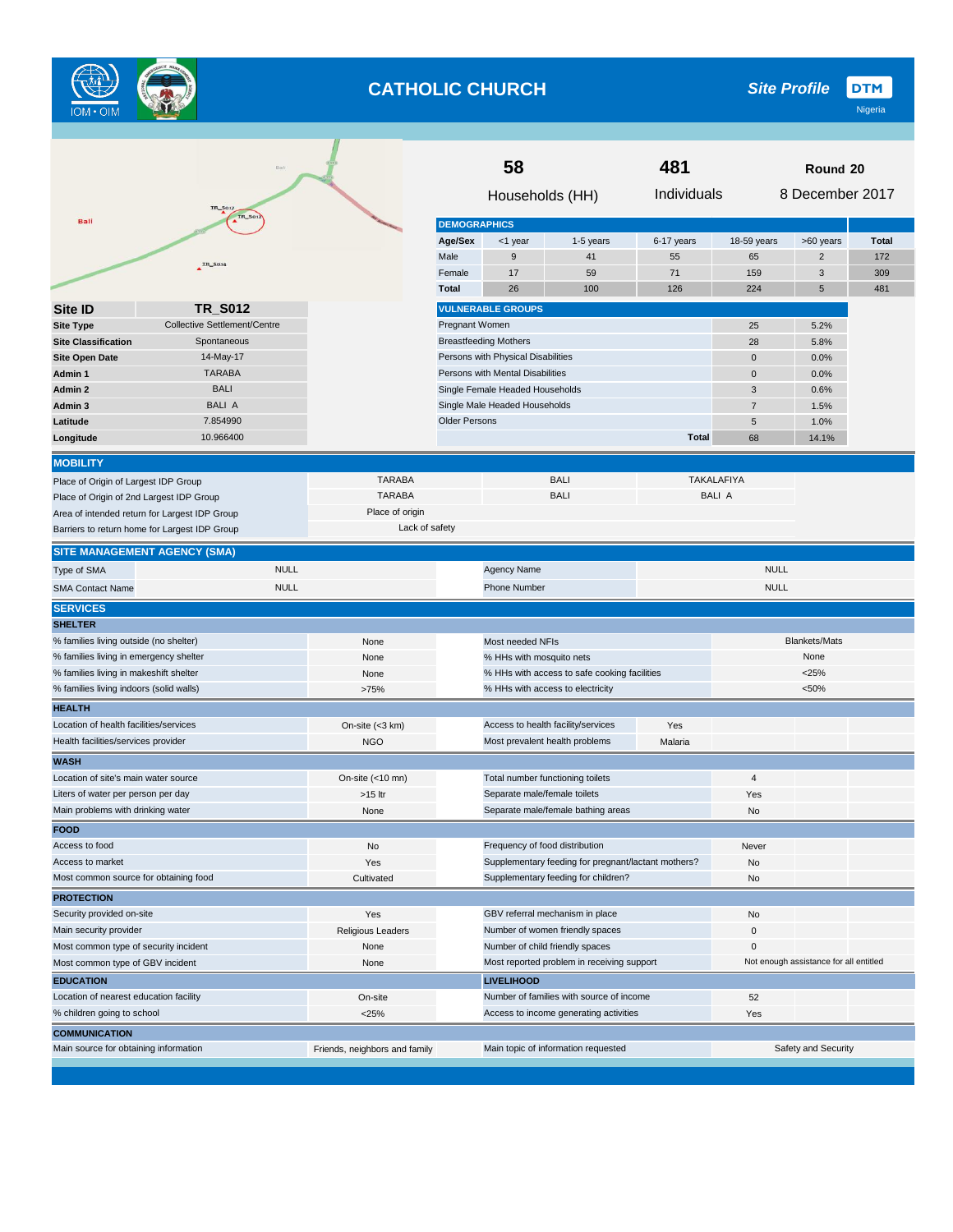

## **NKST CHURCH**

**DTM** *Site Profile*

|                                                               | Bali                                          |                               | 69                                             |                                    |                                                     | 351          |                | Round 20                     |              |  |
|---------------------------------------------------------------|-----------------------------------------------|-------------------------------|------------------------------------------------|------------------------------------|-----------------------------------------------------|--------------|----------------|------------------------------|--------------|--|
|                                                               | IR_Solz<br>Ball ATR_Son2                      |                               |                                                | Households (HH)                    |                                                     | Individuals  |                | 8 December 2017              |              |  |
|                                                               |                                               |                               | <b>DEMOGRAPHICS</b>                            |                                    |                                                     |              |                |                              |              |  |
|                                                               |                                               | <b>CATO</b>                   | Age/Sex                                        | <1 year                            | 1-5 years                                           | 6-17 years   | 18-59 years    | >60 years                    | <b>Total</b> |  |
|                                                               | TR_S014                                       |                               | Male                                           | 3                                  | 25                                                  | 38           | 72             | 3                            | 141          |  |
|                                                               |                                               |                               | Female                                         | $\overline{4}$                     | 29                                                  | 40           | 133            | 4                            | 210          |  |
|                                                               |                                               |                               | <b>Total</b>                                   | $\overline{7}$                     | 54                                                  | 78           | 205            | 7                            | 351          |  |
| <b>Site ID</b>                                                | <b>TR_S014</b>                                |                               |                                                | <b>VULNERABLE GROUPS</b>           |                                                     |              |                |                              |              |  |
| <b>Site Type</b>                                              | Collective Settlement/Centre                  |                               | Pregnant Women                                 |                                    |                                                     |              | 14             | 4.0%                         |              |  |
| <b>Site Classification</b>                                    | Spontaneous                                   |                               |                                                | <b>Breastfeeding Mothers</b>       |                                                     |              | 8              | 2.3%                         |              |  |
| <b>Site Open Date</b>                                         | 14-May-17                                     |                               |                                                | Persons with Physical Disabilities |                                                     |              | $\mathbf{1}$   | 0.3%                         |              |  |
| Admin 1                                                       | <b>TARABA</b>                                 |                               |                                                | Persons with Mental Disabilities   |                                                     |              | $\mathbf{0}$   | 0.0%                         |              |  |
| Admin 2                                                       | <b>BALI</b>                                   |                               |                                                | Single Female Headed Households    |                                                     |              | $\overline{4}$ | 1.1%                         |              |  |
| Admin 3                                                       | BALI A                                        |                               |                                                | Single Male Headed Households      |                                                     |              | $\overline{4}$ | 1.1%                         |              |  |
| Latitude                                                      | 7.850860                                      |                               | <b>Older Persons</b>                           |                                    |                                                     |              | $\overline{7}$ | 2.0%                         |              |  |
| Longitude                                                     | 10.964570                                     |                               |                                                |                                    |                                                     | <b>Total</b> | 38             | 10.8%                        |              |  |
| <b>MOBILITY</b>                                               |                                               |                               |                                                |                                    |                                                     |              |                |                              |              |  |
| Place of Origin of Largest IDP Group                          |                                               | <b>TARABA</b>                 |                                                |                                    | <b>BALI</b>                                         |              | <b>BALI A</b>  |                              |              |  |
| Place of Origin of 2nd Largest IDP Group                      |                                               | <b>TARABA</b>                 |                                                |                                    | <b>BALI</b>                                         |              | <b>SUNTAI</b>  |                              |              |  |
|                                                               | Area of intended return for Largest IDP Group | Place of origin               |                                                |                                    |                                                     |              |                |                              |              |  |
|                                                               | Barriers to return home for Largest IDP Group | Lack of safety                |                                                |                                    |                                                     |              |                |                              |              |  |
|                                                               | <b>SITE MANAGEMENT AGENCY (SMA)</b>           |                               |                                                |                                    |                                                     |              |                |                              |              |  |
| Type of SMA                                                   | <b>NULL</b>                                   |                               |                                                | Agency Name                        |                                                     |              | <b>NULL</b>    |                              |              |  |
| <b>SMA Contact Name</b>                                       | <b>NULL</b>                                   |                               |                                                | Phone Number                       |                                                     |              | <b>NULL</b>    |                              |              |  |
| <b>SERVICES</b>                                               |                                               |                               |                                                |                                    |                                                     |              |                |                              |              |  |
| <b>SHELTER</b>                                                |                                               |                               |                                                |                                    |                                                     |              |                |                              |              |  |
| % families living outside (no shelter)                        |                                               | None                          |                                                | Most needed NFIs                   |                                                     |              |                | Kitchen sets                 |              |  |
| % families living in emergency shelter                        |                                               | None                          |                                                | % HHs with mosquito nets           |                                                     |              |                | $<$ 25%                      |              |  |
| % families living in makeshift shelter                        |                                               | None                          |                                                |                                    | % HHs with access to safe cooking facilities        |              |                | $<$ 25%                      |              |  |
| % families living indoors (solid walls)                       |                                               | >75%                          |                                                |                                    | % HHs with access to electricity                    |              |                | None                         |              |  |
| <b>HEALTH</b>                                                 |                                               |                               |                                                |                                    |                                                     |              |                |                              |              |  |
| Location of health facilities/services                        |                                               | Off-site (<3 km)              |                                                |                                    | Access to health facility/services                  | Yes          |                |                              |              |  |
| Health facilities/services provider                           |                                               | Government                    |                                                |                                    | Most prevalent health problems                      | Malaria      |                |                              |              |  |
| <b>WASH</b>                                                   |                                               |                               |                                                |                                    |                                                     |              |                |                              |              |  |
| Location of site's main water source                          |                                               | On-site (<10 mn)              |                                                |                                    | Total number functioning toilets                    |              | $\overline{2}$ |                              |              |  |
| Liters of water per person per day                            |                                               | 10 - 15 ltr                   |                                                | Separate male/female toilets       |                                                     |              | No             |                              |              |  |
| Main problems with drinking water                             |                                               | Suspended solids              |                                                |                                    | Separate male/female bathing areas                  |              | Yes            |                              |              |  |
| <b>FOOD</b>                                                   |                                               |                               |                                                |                                    |                                                     |              |                |                              |              |  |
| Access to food                                                |                                               | Yes, on site                  |                                                | Frequency of food distribution     |                                                     |              | Irregular      |                              |              |  |
| Access to market                                              |                                               | Yes                           |                                                |                                    | Supplementary feeding for pregnant/lactant mothers? |              | No             |                              |              |  |
| Most common source for obtaining food                         |                                               | Host community donation       |                                                |                                    | Supplementary feeding for children?                 |              | No             |                              |              |  |
| <b>PROTECTION</b>                                             |                                               |                               |                                                |                                    |                                                     |              |                |                              |              |  |
| Security provided on-site                                     |                                               | Yes                           |                                                |                                    | GBV referral mechanism in place                     |              | No             |                              |              |  |
| Main security provider                                        |                                               | Religious Leaders             |                                                |                                    | Number of women friendly spaces                     |              | 0              |                              |              |  |
| Most common type of security incident                         |                                               | None                          | Number of child friendly spaces                |                                    |                                                     |              | $\pmb{0}$      |                              |              |  |
| Most common type of GBV incident                              |                                               | None                          | Most reported problem in receiving support     |                                    |                                                     |              |                | None                         |              |  |
| <b>EDUCATION</b>                                              |                                               |                               | <b>LIVELIHOOD</b>                              |                                    |                                                     |              |                |                              |              |  |
| Location of nearest education facility                        |                                               | Off-site                      | Number of families with source of income<br>16 |                                    |                                                     |              |                |                              |              |  |
| % children going to school                                    |                                               | <25%                          |                                                |                                    | Access to income generating activities              |              | Yes            |                              |              |  |
|                                                               |                                               |                               |                                                |                                    |                                                     |              |                |                              |              |  |
| <b>COMMUNICATION</b><br>Main source for obtaining information |                                               | Friends, neighbors and family |                                                |                                    | Main topic of information requested                 |              |                | Situation in areas of origin |              |  |
|                                                               |                                               |                               |                                                |                                    |                                                     |              |                |                              |              |  |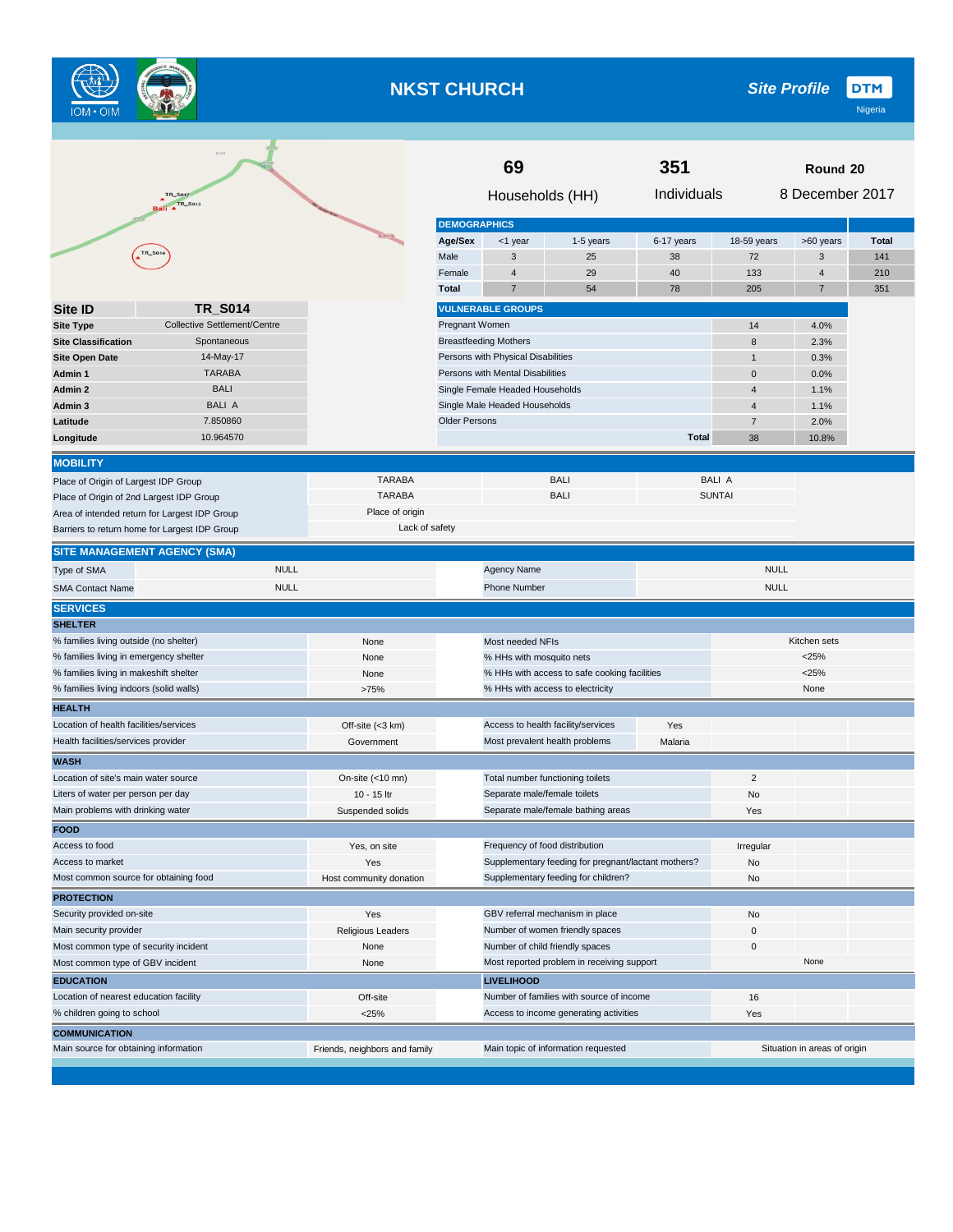

# **GULLUM CLINIC CAMP**

**DTM** *Site Profile*

| Individuals<br>8 December 2017<br>Households (HH)<br>TR_S003<br><b>DEMOGRAPHICS</b><br>Age/Sex<br>18-59 years<br>>60 years<br><b>Total</b><br><1 year<br>1-5 years<br>6-17 years<br>Yorro<br>49<br>Male<br>6<br>66<br>40<br>6<br>167<br><b>So18</b><br>Jalingo<br>Female<br>$\overline{4}$<br>60<br>84<br>63<br>7<br>218<br><b>Total</b><br>10<br>109<br>150<br>103<br>13<br>385<br><b>TR_S018</b><br><b>VULNERABLE GROUPS</b><br>Site <b>ID</b><br><b>Collective Settlement/Centre</b><br>Pregnant Women<br><b>Site Type</b><br>14<br>3.6%<br><b>Breastfeeding Mothers</b><br><b>Site Classification</b><br>Spontaneous<br>10<br>2.6%<br>Persons with Physical Disabilities<br>25-Oct-14<br>$\overline{2}$<br><b>Site Open Date</b><br>0.5%<br><b>TARABA</b><br>Persons with Mental Disabilities<br>$\pmb{0}$<br>0.0%<br>Admin 1<br><b>JALINGO</b><br>$\overline{0}$<br>0.0%<br>Admin 2<br>Single Female Headed Households<br><b>KONA</b><br>Single Male Headed Households<br>Admin 3<br>14<br>3.6%<br>8.945170<br><b>Older Persons</b><br>13<br>Latitude<br>3.4%<br>11.332610<br><b>Total</b><br>53<br>Longitude<br>13.8%<br><b>MOBILITY</b><br><b>BORNO</b><br><b>GWOZA</b><br><b>NULL</b><br>Place of Origin of Largest IDP Group<br><b>BORNO</b><br><b>GUDUF NAGADIYO</b><br><b>GWOZA</b><br>Place of Origin of 2nd Largest IDP Group<br>Place of origin<br>Area of intended return for Largest IDP Group<br>House damaged/destroyed<br>Barriers to return home for Largest IDP Group<br><b>SITE MANAGEMENT AGENCY (SMA)</b><br><b>NULL</b><br><b>NULL</b><br>Agency Name<br>Type of SMA<br><b>NULL</b><br><b>NULL</b><br><b>Phone Number</b><br><b>SMA Contact Name</b><br><b>SERVICES</b><br><b>SHELTER</b><br>% families living outside (no shelter)<br>Bucket/Jerry Can<br>Most needed NFIs<br>None<br>% families living in emergency shelter<br><75%<br>None<br>% HHs with mosquito nets<br>% families living in makeshift shelter<br>% HHs with access to safe cooking facilities<br><75%<br>None<br>% families living indoors (solid walls)<br>% HHs with access to electricity<br>>75%<br>None<br><b>HEALTH</b><br>Location of health facilities/services<br>Access to health facility/services<br>On-site (>3 km)<br>Yes<br>Health facilities/services provider<br>Most prevalent health problems<br>Government<br>Malaria<br><b>WASH</b><br>3<br>Location of site's main water source<br>On-site (<10 mn)<br>Total number functioning toilets<br>Separate male/female toilets<br>Liters of water per person per day<br><5 ltr<br>Yes<br>Main problems with drinking water<br>Separate male/female bathing areas<br>Yes<br>None<br><b>FOOD</b><br>Access to food<br>Frequency of food distribution<br>Yes, on site<br>Irregular<br>Supplementary feeding for pregnant/lactant mothers?<br>Access to market<br>Yes<br>No<br>Most common source for obtaining food<br>Supplementary feeding for children?<br>Cash<br>No<br><b>PROTECTION</b><br>Security provided on-site<br>GBV referral mechanism in place<br>Yes<br>No<br>Main security provider<br>Number of women friendly spaces<br>Police<br>0<br>Number of child friendly spaces<br>Most common type of security incident<br>None<br>$\mathbf 0$<br>Most reported problem in receiving support<br>Not enough assistance for all entitled<br>Most common type of GBV incident<br>None<br><b>EDUCATION</b><br><b>LIVELIHOOD</b><br>Location of nearest education facility<br>Number of families with source of income<br>On-site<br>66<br>% children going to school<br>Access to income generating activities<br><75%<br>Yes<br><b>COMMUNICATION</b><br>Main source for obtaining information<br>Main topic of information requested<br>Other relief assistance<br>Religious leader | IR_SO20 | Lau |  | 75 |  | Round 20 |  |  |  |
|--------------------------------------------------------------------------------------------------------------------------------------------------------------------------------------------------------------------------------------------------------------------------------------------------------------------------------------------------------------------------------------------------------------------------------------------------------------------------------------------------------------------------------------------------------------------------------------------------------------------------------------------------------------------------------------------------------------------------------------------------------------------------------------------------------------------------------------------------------------------------------------------------------------------------------------------------------------------------------------------------------------------------------------------------------------------------------------------------------------------------------------------------------------------------------------------------------------------------------------------------------------------------------------------------------------------------------------------------------------------------------------------------------------------------------------------------------------------------------------------------------------------------------------------------------------------------------------------------------------------------------------------------------------------------------------------------------------------------------------------------------------------------------------------------------------------------------------------------------------------------------------------------------------------------------------------------------------------------------------------------------------------------------------------------------------------------------------------------------------------------------------------------------------------------------------------------------------------------------------------------------------------------------------------------------------------------------------------------------------------------------------------------------------------------------------------------------------------------------------------------------------------------------------------------------------------------------------------------------------------------------------------------------------------------------------------------------------------------------------------------------------------------------------------------------------------------------------------------------------------------------------------------------------------------------------------------------------------------------------------------------------------------------------------------------------------------------------------------------------------------------------------------------------------------------------------------------------------------------------------------------------------------------------------------------------------------------------------------------------------------------------------------------------------------------------------------------------------------------------------------------------------------------------------------------------------------------------------------------------------------------------------------------------------------------------------------------------------------------------------------------|---------|-----|--|----|--|----------|--|--|--|
|                                                                                                                                                                                                                                                                                                                                                                                                                                                                                                                                                                                                                                                                                                                                                                                                                                                                                                                                                                                                                                                                                                                                                                                                                                                                                                                                                                                                                                                                                                                                                                                                                                                                                                                                                                                                                                                                                                                                                                                                                                                                                                                                                                                                                                                                                                                                                                                                                                                                                                                                                                                                                                                                                                                                                                                                                                                                                                                                                                                                                                                                                                                                                                                                                                                                                                                                                                                                                                                                                                                                                                                                                                                                                                                                                        |         |     |  |    |  |          |  |  |  |
|                                                                                                                                                                                                                                                                                                                                                                                                                                                                                                                                                                                                                                                                                                                                                                                                                                                                                                                                                                                                                                                                                                                                                                                                                                                                                                                                                                                                                                                                                                                                                                                                                                                                                                                                                                                                                                                                                                                                                                                                                                                                                                                                                                                                                                                                                                                                                                                                                                                                                                                                                                                                                                                                                                                                                                                                                                                                                                                                                                                                                                                                                                                                                                                                                                                                                                                                                                                                                                                                                                                                                                                                                                                                                                                                                        |         |     |  |    |  |          |  |  |  |
|                                                                                                                                                                                                                                                                                                                                                                                                                                                                                                                                                                                                                                                                                                                                                                                                                                                                                                                                                                                                                                                                                                                                                                                                                                                                                                                                                                                                                                                                                                                                                                                                                                                                                                                                                                                                                                                                                                                                                                                                                                                                                                                                                                                                                                                                                                                                                                                                                                                                                                                                                                                                                                                                                                                                                                                                                                                                                                                                                                                                                                                                                                                                                                                                                                                                                                                                                                                                                                                                                                                                                                                                                                                                                                                                                        |         |     |  |    |  |          |  |  |  |
|                                                                                                                                                                                                                                                                                                                                                                                                                                                                                                                                                                                                                                                                                                                                                                                                                                                                                                                                                                                                                                                                                                                                                                                                                                                                                                                                                                                                                                                                                                                                                                                                                                                                                                                                                                                                                                                                                                                                                                                                                                                                                                                                                                                                                                                                                                                                                                                                                                                                                                                                                                                                                                                                                                                                                                                                                                                                                                                                                                                                                                                                                                                                                                                                                                                                                                                                                                                                                                                                                                                                                                                                                                                                                                                                                        |         |     |  |    |  |          |  |  |  |
|                                                                                                                                                                                                                                                                                                                                                                                                                                                                                                                                                                                                                                                                                                                                                                                                                                                                                                                                                                                                                                                                                                                                                                                                                                                                                                                                                                                                                                                                                                                                                                                                                                                                                                                                                                                                                                                                                                                                                                                                                                                                                                                                                                                                                                                                                                                                                                                                                                                                                                                                                                                                                                                                                                                                                                                                                                                                                                                                                                                                                                                                                                                                                                                                                                                                                                                                                                                                                                                                                                                                                                                                                                                                                                                                                        |         |     |  |    |  |          |  |  |  |
|                                                                                                                                                                                                                                                                                                                                                                                                                                                                                                                                                                                                                                                                                                                                                                                                                                                                                                                                                                                                                                                                                                                                                                                                                                                                                                                                                                                                                                                                                                                                                                                                                                                                                                                                                                                                                                                                                                                                                                                                                                                                                                                                                                                                                                                                                                                                                                                                                                                                                                                                                                                                                                                                                                                                                                                                                                                                                                                                                                                                                                                                                                                                                                                                                                                                                                                                                                                                                                                                                                                                                                                                                                                                                                                                                        |         |     |  |    |  |          |  |  |  |
|                                                                                                                                                                                                                                                                                                                                                                                                                                                                                                                                                                                                                                                                                                                                                                                                                                                                                                                                                                                                                                                                                                                                                                                                                                                                                                                                                                                                                                                                                                                                                                                                                                                                                                                                                                                                                                                                                                                                                                                                                                                                                                                                                                                                                                                                                                                                                                                                                                                                                                                                                                                                                                                                                                                                                                                                                                                                                                                                                                                                                                                                                                                                                                                                                                                                                                                                                                                                                                                                                                                                                                                                                                                                                                                                                        |         |     |  |    |  |          |  |  |  |
|                                                                                                                                                                                                                                                                                                                                                                                                                                                                                                                                                                                                                                                                                                                                                                                                                                                                                                                                                                                                                                                                                                                                                                                                                                                                                                                                                                                                                                                                                                                                                                                                                                                                                                                                                                                                                                                                                                                                                                                                                                                                                                                                                                                                                                                                                                                                                                                                                                                                                                                                                                                                                                                                                                                                                                                                                                                                                                                                                                                                                                                                                                                                                                                                                                                                                                                                                                                                                                                                                                                                                                                                                                                                                                                                                        |         |     |  |    |  |          |  |  |  |
|                                                                                                                                                                                                                                                                                                                                                                                                                                                                                                                                                                                                                                                                                                                                                                                                                                                                                                                                                                                                                                                                                                                                                                                                                                                                                                                                                                                                                                                                                                                                                                                                                                                                                                                                                                                                                                                                                                                                                                                                                                                                                                                                                                                                                                                                                                                                                                                                                                                                                                                                                                                                                                                                                                                                                                                                                                                                                                                                                                                                                                                                                                                                                                                                                                                                                                                                                                                                                                                                                                                                                                                                                                                                                                                                                        |         |     |  |    |  |          |  |  |  |
|                                                                                                                                                                                                                                                                                                                                                                                                                                                                                                                                                                                                                                                                                                                                                                                                                                                                                                                                                                                                                                                                                                                                                                                                                                                                                                                                                                                                                                                                                                                                                                                                                                                                                                                                                                                                                                                                                                                                                                                                                                                                                                                                                                                                                                                                                                                                                                                                                                                                                                                                                                                                                                                                                                                                                                                                                                                                                                                                                                                                                                                                                                                                                                                                                                                                                                                                                                                                                                                                                                                                                                                                                                                                                                                                                        |         |     |  |    |  |          |  |  |  |
|                                                                                                                                                                                                                                                                                                                                                                                                                                                                                                                                                                                                                                                                                                                                                                                                                                                                                                                                                                                                                                                                                                                                                                                                                                                                                                                                                                                                                                                                                                                                                                                                                                                                                                                                                                                                                                                                                                                                                                                                                                                                                                                                                                                                                                                                                                                                                                                                                                                                                                                                                                                                                                                                                                                                                                                                                                                                                                                                                                                                                                                                                                                                                                                                                                                                                                                                                                                                                                                                                                                                                                                                                                                                                                                                                        |         |     |  |    |  |          |  |  |  |
|                                                                                                                                                                                                                                                                                                                                                                                                                                                                                                                                                                                                                                                                                                                                                                                                                                                                                                                                                                                                                                                                                                                                                                                                                                                                                                                                                                                                                                                                                                                                                                                                                                                                                                                                                                                                                                                                                                                                                                                                                                                                                                                                                                                                                                                                                                                                                                                                                                                                                                                                                                                                                                                                                                                                                                                                                                                                                                                                                                                                                                                                                                                                                                                                                                                                                                                                                                                                                                                                                                                                                                                                                                                                                                                                                        |         |     |  |    |  |          |  |  |  |
|                                                                                                                                                                                                                                                                                                                                                                                                                                                                                                                                                                                                                                                                                                                                                                                                                                                                                                                                                                                                                                                                                                                                                                                                                                                                                                                                                                                                                                                                                                                                                                                                                                                                                                                                                                                                                                                                                                                                                                                                                                                                                                                                                                                                                                                                                                                                                                                                                                                                                                                                                                                                                                                                                                                                                                                                                                                                                                                                                                                                                                                                                                                                                                                                                                                                                                                                                                                                                                                                                                                                                                                                                                                                                                                                                        |         |     |  |    |  |          |  |  |  |
|                                                                                                                                                                                                                                                                                                                                                                                                                                                                                                                                                                                                                                                                                                                                                                                                                                                                                                                                                                                                                                                                                                                                                                                                                                                                                                                                                                                                                                                                                                                                                                                                                                                                                                                                                                                                                                                                                                                                                                                                                                                                                                                                                                                                                                                                                                                                                                                                                                                                                                                                                                                                                                                                                                                                                                                                                                                                                                                                                                                                                                                                                                                                                                                                                                                                                                                                                                                                                                                                                                                                                                                                                                                                                                                                                        |         |     |  |    |  |          |  |  |  |
|                                                                                                                                                                                                                                                                                                                                                                                                                                                                                                                                                                                                                                                                                                                                                                                                                                                                                                                                                                                                                                                                                                                                                                                                                                                                                                                                                                                                                                                                                                                                                                                                                                                                                                                                                                                                                                                                                                                                                                                                                                                                                                                                                                                                                                                                                                                                                                                                                                                                                                                                                                                                                                                                                                                                                                                                                                                                                                                                                                                                                                                                                                                                                                                                                                                                                                                                                                                                                                                                                                                                                                                                                                                                                                                                                        |         |     |  |    |  |          |  |  |  |
|                                                                                                                                                                                                                                                                                                                                                                                                                                                                                                                                                                                                                                                                                                                                                                                                                                                                                                                                                                                                                                                                                                                                                                                                                                                                                                                                                                                                                                                                                                                                                                                                                                                                                                                                                                                                                                                                                                                                                                                                                                                                                                                                                                                                                                                                                                                                                                                                                                                                                                                                                                                                                                                                                                                                                                                                                                                                                                                                                                                                                                                                                                                                                                                                                                                                                                                                                                                                                                                                                                                                                                                                                                                                                                                                                        |         |     |  |    |  |          |  |  |  |
|                                                                                                                                                                                                                                                                                                                                                                                                                                                                                                                                                                                                                                                                                                                                                                                                                                                                                                                                                                                                                                                                                                                                                                                                                                                                                                                                                                                                                                                                                                                                                                                                                                                                                                                                                                                                                                                                                                                                                                                                                                                                                                                                                                                                                                                                                                                                                                                                                                                                                                                                                                                                                                                                                                                                                                                                                                                                                                                                                                                                                                                                                                                                                                                                                                                                                                                                                                                                                                                                                                                                                                                                                                                                                                                                                        |         |     |  |    |  |          |  |  |  |
|                                                                                                                                                                                                                                                                                                                                                                                                                                                                                                                                                                                                                                                                                                                                                                                                                                                                                                                                                                                                                                                                                                                                                                                                                                                                                                                                                                                                                                                                                                                                                                                                                                                                                                                                                                                                                                                                                                                                                                                                                                                                                                                                                                                                                                                                                                                                                                                                                                                                                                                                                                                                                                                                                                                                                                                                                                                                                                                                                                                                                                                                                                                                                                                                                                                                                                                                                                                                                                                                                                                                                                                                                                                                                                                                                        |         |     |  |    |  |          |  |  |  |
|                                                                                                                                                                                                                                                                                                                                                                                                                                                                                                                                                                                                                                                                                                                                                                                                                                                                                                                                                                                                                                                                                                                                                                                                                                                                                                                                                                                                                                                                                                                                                                                                                                                                                                                                                                                                                                                                                                                                                                                                                                                                                                                                                                                                                                                                                                                                                                                                                                                                                                                                                                                                                                                                                                                                                                                                                                                                                                                                                                                                                                                                                                                                                                                                                                                                                                                                                                                                                                                                                                                                                                                                                                                                                                                                                        |         |     |  |    |  |          |  |  |  |
|                                                                                                                                                                                                                                                                                                                                                                                                                                                                                                                                                                                                                                                                                                                                                                                                                                                                                                                                                                                                                                                                                                                                                                                                                                                                                                                                                                                                                                                                                                                                                                                                                                                                                                                                                                                                                                                                                                                                                                                                                                                                                                                                                                                                                                                                                                                                                                                                                                                                                                                                                                                                                                                                                                                                                                                                                                                                                                                                                                                                                                                                                                                                                                                                                                                                                                                                                                                                                                                                                                                                                                                                                                                                                                                                                        |         |     |  |    |  |          |  |  |  |
|                                                                                                                                                                                                                                                                                                                                                                                                                                                                                                                                                                                                                                                                                                                                                                                                                                                                                                                                                                                                                                                                                                                                                                                                                                                                                                                                                                                                                                                                                                                                                                                                                                                                                                                                                                                                                                                                                                                                                                                                                                                                                                                                                                                                                                                                                                                                                                                                                                                                                                                                                                                                                                                                                                                                                                                                                                                                                                                                                                                                                                                                                                                                                                                                                                                                                                                                                                                                                                                                                                                                                                                                                                                                                                                                                        |         |     |  |    |  |          |  |  |  |
|                                                                                                                                                                                                                                                                                                                                                                                                                                                                                                                                                                                                                                                                                                                                                                                                                                                                                                                                                                                                                                                                                                                                                                                                                                                                                                                                                                                                                                                                                                                                                                                                                                                                                                                                                                                                                                                                                                                                                                                                                                                                                                                                                                                                                                                                                                                                                                                                                                                                                                                                                                                                                                                                                                                                                                                                                                                                                                                                                                                                                                                                                                                                                                                                                                                                                                                                                                                                                                                                                                                                                                                                                                                                                                                                                        |         |     |  |    |  |          |  |  |  |
|                                                                                                                                                                                                                                                                                                                                                                                                                                                                                                                                                                                                                                                                                                                                                                                                                                                                                                                                                                                                                                                                                                                                                                                                                                                                                                                                                                                                                                                                                                                                                                                                                                                                                                                                                                                                                                                                                                                                                                                                                                                                                                                                                                                                                                                                                                                                                                                                                                                                                                                                                                                                                                                                                                                                                                                                                                                                                                                                                                                                                                                                                                                                                                                                                                                                                                                                                                                                                                                                                                                                                                                                                                                                                                                                                        |         |     |  |    |  |          |  |  |  |
|                                                                                                                                                                                                                                                                                                                                                                                                                                                                                                                                                                                                                                                                                                                                                                                                                                                                                                                                                                                                                                                                                                                                                                                                                                                                                                                                                                                                                                                                                                                                                                                                                                                                                                                                                                                                                                                                                                                                                                                                                                                                                                                                                                                                                                                                                                                                                                                                                                                                                                                                                                                                                                                                                                                                                                                                                                                                                                                                                                                                                                                                                                                                                                                                                                                                                                                                                                                                                                                                                                                                                                                                                                                                                                                                                        |         |     |  |    |  |          |  |  |  |
|                                                                                                                                                                                                                                                                                                                                                                                                                                                                                                                                                                                                                                                                                                                                                                                                                                                                                                                                                                                                                                                                                                                                                                                                                                                                                                                                                                                                                                                                                                                                                                                                                                                                                                                                                                                                                                                                                                                                                                                                                                                                                                                                                                                                                                                                                                                                                                                                                                                                                                                                                                                                                                                                                                                                                                                                                                                                                                                                                                                                                                                                                                                                                                                                                                                                                                                                                                                                                                                                                                                                                                                                                                                                                                                                                        |         |     |  |    |  |          |  |  |  |
|                                                                                                                                                                                                                                                                                                                                                                                                                                                                                                                                                                                                                                                                                                                                                                                                                                                                                                                                                                                                                                                                                                                                                                                                                                                                                                                                                                                                                                                                                                                                                                                                                                                                                                                                                                                                                                                                                                                                                                                                                                                                                                                                                                                                                                                                                                                                                                                                                                                                                                                                                                                                                                                                                                                                                                                                                                                                                                                                                                                                                                                                                                                                                                                                                                                                                                                                                                                                                                                                                                                                                                                                                                                                                                                                                        |         |     |  |    |  |          |  |  |  |
|                                                                                                                                                                                                                                                                                                                                                                                                                                                                                                                                                                                                                                                                                                                                                                                                                                                                                                                                                                                                                                                                                                                                                                                                                                                                                                                                                                                                                                                                                                                                                                                                                                                                                                                                                                                                                                                                                                                                                                                                                                                                                                                                                                                                                                                                                                                                                                                                                                                                                                                                                                                                                                                                                                                                                                                                                                                                                                                                                                                                                                                                                                                                                                                                                                                                                                                                                                                                                                                                                                                                                                                                                                                                                                                                                        |         |     |  |    |  |          |  |  |  |
|                                                                                                                                                                                                                                                                                                                                                                                                                                                                                                                                                                                                                                                                                                                                                                                                                                                                                                                                                                                                                                                                                                                                                                                                                                                                                                                                                                                                                                                                                                                                                                                                                                                                                                                                                                                                                                                                                                                                                                                                                                                                                                                                                                                                                                                                                                                                                                                                                                                                                                                                                                                                                                                                                                                                                                                                                                                                                                                                                                                                                                                                                                                                                                                                                                                                                                                                                                                                                                                                                                                                                                                                                                                                                                                                                        |         |     |  |    |  |          |  |  |  |
|                                                                                                                                                                                                                                                                                                                                                                                                                                                                                                                                                                                                                                                                                                                                                                                                                                                                                                                                                                                                                                                                                                                                                                                                                                                                                                                                                                                                                                                                                                                                                                                                                                                                                                                                                                                                                                                                                                                                                                                                                                                                                                                                                                                                                                                                                                                                                                                                                                                                                                                                                                                                                                                                                                                                                                                                                                                                                                                                                                                                                                                                                                                                                                                                                                                                                                                                                                                                                                                                                                                                                                                                                                                                                                                                                        |         |     |  |    |  |          |  |  |  |
|                                                                                                                                                                                                                                                                                                                                                                                                                                                                                                                                                                                                                                                                                                                                                                                                                                                                                                                                                                                                                                                                                                                                                                                                                                                                                                                                                                                                                                                                                                                                                                                                                                                                                                                                                                                                                                                                                                                                                                                                                                                                                                                                                                                                                                                                                                                                                                                                                                                                                                                                                                                                                                                                                                                                                                                                                                                                                                                                                                                                                                                                                                                                                                                                                                                                                                                                                                                                                                                                                                                                                                                                                                                                                                                                                        |         |     |  |    |  |          |  |  |  |
|                                                                                                                                                                                                                                                                                                                                                                                                                                                                                                                                                                                                                                                                                                                                                                                                                                                                                                                                                                                                                                                                                                                                                                                                                                                                                                                                                                                                                                                                                                                                                                                                                                                                                                                                                                                                                                                                                                                                                                                                                                                                                                                                                                                                                                                                                                                                                                                                                                                                                                                                                                                                                                                                                                                                                                                                                                                                                                                                                                                                                                                                                                                                                                                                                                                                                                                                                                                                                                                                                                                                                                                                                                                                                                                                                        |         |     |  |    |  |          |  |  |  |
|                                                                                                                                                                                                                                                                                                                                                                                                                                                                                                                                                                                                                                                                                                                                                                                                                                                                                                                                                                                                                                                                                                                                                                                                                                                                                                                                                                                                                                                                                                                                                                                                                                                                                                                                                                                                                                                                                                                                                                                                                                                                                                                                                                                                                                                                                                                                                                                                                                                                                                                                                                                                                                                                                                                                                                                                                                                                                                                                                                                                                                                                                                                                                                                                                                                                                                                                                                                                                                                                                                                                                                                                                                                                                                                                                        |         |     |  |    |  |          |  |  |  |
|                                                                                                                                                                                                                                                                                                                                                                                                                                                                                                                                                                                                                                                                                                                                                                                                                                                                                                                                                                                                                                                                                                                                                                                                                                                                                                                                                                                                                                                                                                                                                                                                                                                                                                                                                                                                                                                                                                                                                                                                                                                                                                                                                                                                                                                                                                                                                                                                                                                                                                                                                                                                                                                                                                                                                                                                                                                                                                                                                                                                                                                                                                                                                                                                                                                                                                                                                                                                                                                                                                                                                                                                                                                                                                                                                        |         |     |  |    |  |          |  |  |  |
|                                                                                                                                                                                                                                                                                                                                                                                                                                                                                                                                                                                                                                                                                                                                                                                                                                                                                                                                                                                                                                                                                                                                                                                                                                                                                                                                                                                                                                                                                                                                                                                                                                                                                                                                                                                                                                                                                                                                                                                                                                                                                                                                                                                                                                                                                                                                                                                                                                                                                                                                                                                                                                                                                                                                                                                                                                                                                                                                                                                                                                                                                                                                                                                                                                                                                                                                                                                                                                                                                                                                                                                                                                                                                                                                                        |         |     |  |    |  |          |  |  |  |
|                                                                                                                                                                                                                                                                                                                                                                                                                                                                                                                                                                                                                                                                                                                                                                                                                                                                                                                                                                                                                                                                                                                                                                                                                                                                                                                                                                                                                                                                                                                                                                                                                                                                                                                                                                                                                                                                                                                                                                                                                                                                                                                                                                                                                                                                                                                                                                                                                                                                                                                                                                                                                                                                                                                                                                                                                                                                                                                                                                                                                                                                                                                                                                                                                                                                                                                                                                                                                                                                                                                                                                                                                                                                                                                                                        |         |     |  |    |  |          |  |  |  |
|                                                                                                                                                                                                                                                                                                                                                                                                                                                                                                                                                                                                                                                                                                                                                                                                                                                                                                                                                                                                                                                                                                                                                                                                                                                                                                                                                                                                                                                                                                                                                                                                                                                                                                                                                                                                                                                                                                                                                                                                                                                                                                                                                                                                                                                                                                                                                                                                                                                                                                                                                                                                                                                                                                                                                                                                                                                                                                                                                                                                                                                                                                                                                                                                                                                                                                                                                                                                                                                                                                                                                                                                                                                                                                                                                        |         |     |  |    |  |          |  |  |  |
|                                                                                                                                                                                                                                                                                                                                                                                                                                                                                                                                                                                                                                                                                                                                                                                                                                                                                                                                                                                                                                                                                                                                                                                                                                                                                                                                                                                                                                                                                                                                                                                                                                                                                                                                                                                                                                                                                                                                                                                                                                                                                                                                                                                                                                                                                                                                                                                                                                                                                                                                                                                                                                                                                                                                                                                                                                                                                                                                                                                                                                                                                                                                                                                                                                                                                                                                                                                                                                                                                                                                                                                                                                                                                                                                                        |         |     |  |    |  |          |  |  |  |
|                                                                                                                                                                                                                                                                                                                                                                                                                                                                                                                                                                                                                                                                                                                                                                                                                                                                                                                                                                                                                                                                                                                                                                                                                                                                                                                                                                                                                                                                                                                                                                                                                                                                                                                                                                                                                                                                                                                                                                                                                                                                                                                                                                                                                                                                                                                                                                                                                                                                                                                                                                                                                                                                                                                                                                                                                                                                                                                                                                                                                                                                                                                                                                                                                                                                                                                                                                                                                                                                                                                                                                                                                                                                                                                                                        |         |     |  |    |  |          |  |  |  |
|                                                                                                                                                                                                                                                                                                                                                                                                                                                                                                                                                                                                                                                                                                                                                                                                                                                                                                                                                                                                                                                                                                                                                                                                                                                                                                                                                                                                                                                                                                                                                                                                                                                                                                                                                                                                                                                                                                                                                                                                                                                                                                                                                                                                                                                                                                                                                                                                                                                                                                                                                                                                                                                                                                                                                                                                                                                                                                                                                                                                                                                                                                                                                                                                                                                                                                                                                                                                                                                                                                                                                                                                                                                                                                                                                        |         |     |  |    |  |          |  |  |  |
|                                                                                                                                                                                                                                                                                                                                                                                                                                                                                                                                                                                                                                                                                                                                                                                                                                                                                                                                                                                                                                                                                                                                                                                                                                                                                                                                                                                                                                                                                                                                                                                                                                                                                                                                                                                                                                                                                                                                                                                                                                                                                                                                                                                                                                                                                                                                                                                                                                                                                                                                                                                                                                                                                                                                                                                                                                                                                                                                                                                                                                                                                                                                                                                                                                                                                                                                                                                                                                                                                                                                                                                                                                                                                                                                                        |         |     |  |    |  |          |  |  |  |
|                                                                                                                                                                                                                                                                                                                                                                                                                                                                                                                                                                                                                                                                                                                                                                                                                                                                                                                                                                                                                                                                                                                                                                                                                                                                                                                                                                                                                                                                                                                                                                                                                                                                                                                                                                                                                                                                                                                                                                                                                                                                                                                                                                                                                                                                                                                                                                                                                                                                                                                                                                                                                                                                                                                                                                                                                                                                                                                                                                                                                                                                                                                                                                                                                                                                                                                                                                                                                                                                                                                                                                                                                                                                                                                                                        |         |     |  |    |  |          |  |  |  |
|                                                                                                                                                                                                                                                                                                                                                                                                                                                                                                                                                                                                                                                                                                                                                                                                                                                                                                                                                                                                                                                                                                                                                                                                                                                                                                                                                                                                                                                                                                                                                                                                                                                                                                                                                                                                                                                                                                                                                                                                                                                                                                                                                                                                                                                                                                                                                                                                                                                                                                                                                                                                                                                                                                                                                                                                                                                                                                                                                                                                                                                                                                                                                                                                                                                                                                                                                                                                                                                                                                                                                                                                                                                                                                                                                        |         |     |  |    |  |          |  |  |  |
|                                                                                                                                                                                                                                                                                                                                                                                                                                                                                                                                                                                                                                                                                                                                                                                                                                                                                                                                                                                                                                                                                                                                                                                                                                                                                                                                                                                                                                                                                                                                                                                                                                                                                                                                                                                                                                                                                                                                                                                                                                                                                                                                                                                                                                                                                                                                                                                                                                                                                                                                                                                                                                                                                                                                                                                                                                                                                                                                                                                                                                                                                                                                                                                                                                                                                                                                                                                                                                                                                                                                                                                                                                                                                                                                                        |         |     |  |    |  |          |  |  |  |
|                                                                                                                                                                                                                                                                                                                                                                                                                                                                                                                                                                                                                                                                                                                                                                                                                                                                                                                                                                                                                                                                                                                                                                                                                                                                                                                                                                                                                                                                                                                                                                                                                                                                                                                                                                                                                                                                                                                                                                                                                                                                                                                                                                                                                                                                                                                                                                                                                                                                                                                                                                                                                                                                                                                                                                                                                                                                                                                                                                                                                                                                                                                                                                                                                                                                                                                                                                                                                                                                                                                                                                                                                                                                                                                                                        |         |     |  |    |  |          |  |  |  |
|                                                                                                                                                                                                                                                                                                                                                                                                                                                                                                                                                                                                                                                                                                                                                                                                                                                                                                                                                                                                                                                                                                                                                                                                                                                                                                                                                                                                                                                                                                                                                                                                                                                                                                                                                                                                                                                                                                                                                                                                                                                                                                                                                                                                                                                                                                                                                                                                                                                                                                                                                                                                                                                                                                                                                                                                                                                                                                                                                                                                                                                                                                                                                                                                                                                                                                                                                                                                                                                                                                                                                                                                                                                                                                                                                        |         |     |  |    |  |          |  |  |  |
|                                                                                                                                                                                                                                                                                                                                                                                                                                                                                                                                                                                                                                                                                                                                                                                                                                                                                                                                                                                                                                                                                                                                                                                                                                                                                                                                                                                                                                                                                                                                                                                                                                                                                                                                                                                                                                                                                                                                                                                                                                                                                                                                                                                                                                                                                                                                                                                                                                                                                                                                                                                                                                                                                                                                                                                                                                                                                                                                                                                                                                                                                                                                                                                                                                                                                                                                                                                                                                                                                                                                                                                                                                                                                                                                                        |         |     |  |    |  |          |  |  |  |
|                                                                                                                                                                                                                                                                                                                                                                                                                                                                                                                                                                                                                                                                                                                                                                                                                                                                                                                                                                                                                                                                                                                                                                                                                                                                                                                                                                                                                                                                                                                                                                                                                                                                                                                                                                                                                                                                                                                                                                                                                                                                                                                                                                                                                                                                                                                                                                                                                                                                                                                                                                                                                                                                                                                                                                                                                                                                                                                                                                                                                                                                                                                                                                                                                                                                                                                                                                                                                                                                                                                                                                                                                                                                                                                                                        |         |     |  |    |  |          |  |  |  |
|                                                                                                                                                                                                                                                                                                                                                                                                                                                                                                                                                                                                                                                                                                                                                                                                                                                                                                                                                                                                                                                                                                                                                                                                                                                                                                                                                                                                                                                                                                                                                                                                                                                                                                                                                                                                                                                                                                                                                                                                                                                                                                                                                                                                                                                                                                                                                                                                                                                                                                                                                                                                                                                                                                                                                                                                                                                                                                                                                                                                                                                                                                                                                                                                                                                                                                                                                                                                                                                                                                                                                                                                                                                                                                                                                        |         |     |  |    |  |          |  |  |  |
|                                                                                                                                                                                                                                                                                                                                                                                                                                                                                                                                                                                                                                                                                                                                                                                                                                                                                                                                                                                                                                                                                                                                                                                                                                                                                                                                                                                                                                                                                                                                                                                                                                                                                                                                                                                                                                                                                                                                                                                                                                                                                                                                                                                                                                                                                                                                                                                                                                                                                                                                                                                                                                                                                                                                                                                                                                                                                                                                                                                                                                                                                                                                                                                                                                                                                                                                                                                                                                                                                                                                                                                                                                                                                                                                                        |         |     |  |    |  |          |  |  |  |
|                                                                                                                                                                                                                                                                                                                                                                                                                                                                                                                                                                                                                                                                                                                                                                                                                                                                                                                                                                                                                                                                                                                                                                                                                                                                                                                                                                                                                                                                                                                                                                                                                                                                                                                                                                                                                                                                                                                                                                                                                                                                                                                                                                                                                                                                                                                                                                                                                                                                                                                                                                                                                                                                                                                                                                                                                                                                                                                                                                                                                                                                                                                                                                                                                                                                                                                                                                                                                                                                                                                                                                                                                                                                                                                                                        |         |     |  |    |  |          |  |  |  |
|                                                                                                                                                                                                                                                                                                                                                                                                                                                                                                                                                                                                                                                                                                                                                                                                                                                                                                                                                                                                                                                                                                                                                                                                                                                                                                                                                                                                                                                                                                                                                                                                                                                                                                                                                                                                                                                                                                                                                                                                                                                                                                                                                                                                                                                                                                                                                                                                                                                                                                                                                                                                                                                                                                                                                                                                                                                                                                                                                                                                                                                                                                                                                                                                                                                                                                                                                                                                                                                                                                                                                                                                                                                                                                                                                        |         |     |  |    |  |          |  |  |  |
|                                                                                                                                                                                                                                                                                                                                                                                                                                                                                                                                                                                                                                                                                                                                                                                                                                                                                                                                                                                                                                                                                                                                                                                                                                                                                                                                                                                                                                                                                                                                                                                                                                                                                                                                                                                                                                                                                                                                                                                                                                                                                                                                                                                                                                                                                                                                                                                                                                                                                                                                                                                                                                                                                                                                                                                                                                                                                                                                                                                                                                                                                                                                                                                                                                                                                                                                                                                                                                                                                                                                                                                                                                                                                                                                                        |         |     |  |    |  |          |  |  |  |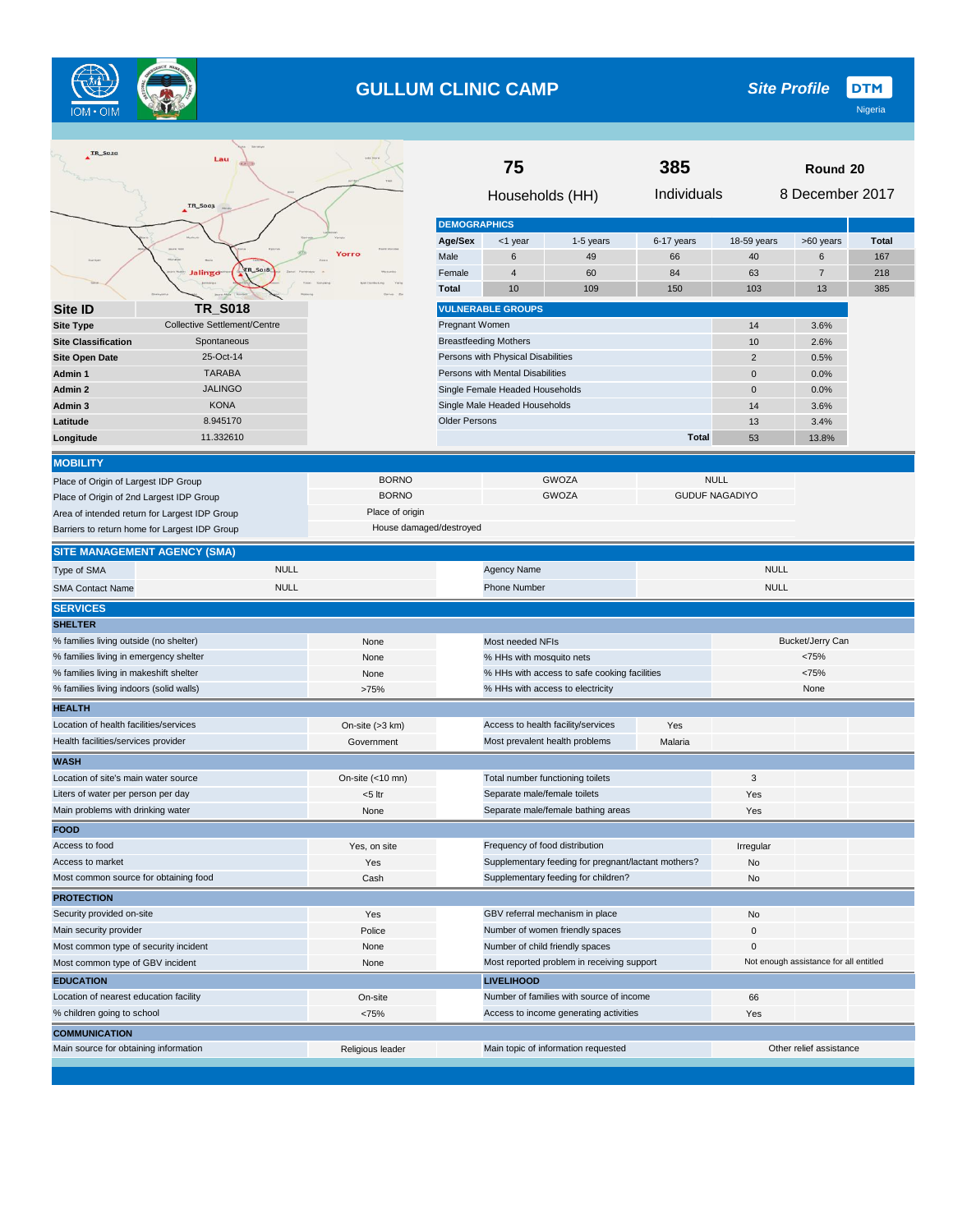**MELO**

 $\begin{picture}(120,10) \put(0,0){\line(1,0){10}} \put(15,0){\line(1,0){10}} \put(15,0){\line(1,0){10}} \put(15,0){\line(1,0){10}} \put(15,0){\line(1,0){10}} \put(15,0){\line(1,0){10}} \put(15,0){\line(1,0){10}} \put(15,0){\line(1,0){10}} \put(15,0){\line(1,0){10}} \put(15,0){\line(1,0){10}} \put(15,0){\line(1,0){10}} \put(15,0){\line($ 

| General Hospital                                                                          | <b>TAXES</b>                 | Deeper Life Bible<br>Church Gupuje<br>NIPOST <sup>O</sup> | 47<br>247                       |                                    |                                                     |              | Round 20        |                 |              |  |
|-------------------------------------------------------------------------------------------|------------------------------|-----------------------------------------------------------|---------------------------------|------------------------------------|-----------------------------------------------------|--------------|-----------------|-----------------|--------------|--|
|                                                                                           |                              | Notari Amerika                                            | <b>DEMOGRAPHICS</b>             | Households (HH)                    |                                                     | Individuals  |                 | 8 December 2017 |              |  |
|                                                                                           |                              | Wukati Tak                                                | Age/Sex                         | <1 year                            | 1-5 years                                           | 6-17 years   | 18-59 years     | >60 years       | <b>Total</b> |  |
|                                                                                           |                              |                                                           | Male                            | 3                                  | 12                                                  | 49           | 33              | 3               | 100          |  |
|                                                                                           | TR_5021                      |                                                           | Female                          | $\overline{4}$                     | 15                                                  | 58           | 67              | 3               | 147          |  |
|                                                                                           |                              |                                                           | <b>Total</b>                    | $\overline{7}$                     | 27                                                  | 107          | 100             | 6               | 247          |  |
| Site ID                                                                                   | <b>TR_S021</b>               |                                                           |                                 | <b>VULNERABLE GROUPS</b>           |                                                     |              |                 |                 |              |  |
| <b>Site Type</b>                                                                          | Collective Settlement/Centre |                                                           | Pregnant Women                  |                                    |                                                     |              | 11              | 4.5%            |              |  |
| <b>Site Classification</b>                                                                | Spontaneous                  |                                                           |                                 | <b>Breastfeeding Mothers</b>       |                                                     |              | 8               | 3.2%            |              |  |
| <b>Site Open Date</b>                                                                     | 21-Oct-15                    |                                                           |                                 | Persons with Physical Disabilities |                                                     |              | $\pmb{0}$       | 0.0%            |              |  |
| Admin 1                                                                                   | <b>TARABA</b>                |                                                           |                                 | Persons with Mental Disabilities   |                                                     |              | $\mathbf 0$     | 0.0%            |              |  |
| Admin 2                                                                                   | <b>WUKARI</b>                |                                                           |                                 | Single Female Headed Households    |                                                     |              | 8               | 3.2%            |              |  |
| Admin 3                                                                                   | <b>HOSPITAL</b>              |                                                           |                                 | Single Male Headed Households      |                                                     |              | $\overline{7}$  | 2.8%            |              |  |
| Latitude                                                                                  | 7.860510                     |                                                           | <b>Older Persons</b>            |                                    |                                                     |              | 6               | 2.4%            |              |  |
| Longitude                                                                                 | 9.775520                     |                                                           |                                 |                                    |                                                     | <b>Total</b> | 40              | 16.2%           |              |  |
| <b>MOBILITY</b>                                                                           |                              |                                                           |                                 |                                    |                                                     |              |                 |                 |              |  |
| Place of Origin of Largest IDP Group                                                      |                              | <b>TARABA</b>                                             |                                 |                                    | <b>WUKARI</b>                                       |              | <b>HOSPITAL</b> |                 |              |  |
|                                                                                           |                              | <b>TARABA</b>                                             |                                 |                                    | <b>WUKARI</b>                                       |              | AVYI            |                 |              |  |
| Place of Origin of 2nd Largest IDP Group<br>Area of intended return for Largest IDP Group |                              | Place of origin                                           |                                 |                                    |                                                     |              |                 |                 |              |  |
| Barriers to return home for Largest IDP Group                                             |                              | House damaged/destroyed                                   |                                 |                                    |                                                     |              |                 |                 |              |  |
| <b>SITE MANAGEMENT AGENCY (SMA)</b>                                                       |                              |                                                           |                                 |                                    |                                                     |              |                 |                 |              |  |
| Type of SMA                                                                               | <b>NULL</b>                  |                                                           |                                 | <b>Agency Name</b>                 |                                                     |              | <b>NULL</b>     |                 |              |  |
| <b>SMA Contact Name</b>                                                                   | <b>NULL</b>                  |                                                           |                                 | <b>Phone Number</b>                |                                                     |              | <b>NULL</b>     |                 |              |  |
| <b>SERVICES</b>                                                                           |                              |                                                           |                                 |                                    |                                                     |              |                 |                 |              |  |
| <b>SHELTER</b>                                                                            |                              |                                                           |                                 |                                    |                                                     |              |                 |                 |              |  |
| % families living outside (no shelter)                                                    |                              | None                                                      |                                 | Most needed NFIs                   |                                                     |              |                 | Mosquito nets   |              |  |
| % families living in emergency shelter                                                    |                              | None                                                      |                                 | % HHs with mosquito nets           |                                                     |              |                 | None            |              |  |
| % families living in makeshift shelter                                                    |                              | None                                                      |                                 |                                    | % HHs with access to safe cooking facilities        |              |                 | >75%            |              |  |
| % families living indoors (solid walls)                                                   |                              | >75%                                                      |                                 |                                    | % HHs with access to electricity                    |              |                 | >75%            |              |  |
| <b>HEALTH</b>                                                                             |                              |                                                           |                                 |                                    |                                                     |              |                 |                 |              |  |
| Location of health facilities/services                                                    |                              | Off-site (<3 km)                                          |                                 |                                    | Access to health facility/services                  | Yes          |                 |                 |              |  |
| Health facilities/services provider                                                       |                              | Local clinic                                              |                                 |                                    | Most prevalent health problems                      | Malaria      |                 |                 |              |  |
| WASH                                                                                      |                              |                                                           |                                 |                                    |                                                     |              |                 |                 |              |  |
| Location of site's main water source                                                      |                              | Off-site (<10 mn)                                         |                                 |                                    | Total number functioning toilets                    |              | $\overline{2}$  |                 |              |  |
| Liters of water per person per day                                                        |                              | 5 - 10 ltr                                                |                                 | Separate male/female toilets       |                                                     |              | No              |                 |              |  |
| Main problems with drinking water                                                         |                              | Taste                                                     |                                 |                                    | Separate male/female bathing areas                  |              | No              |                 |              |  |
| <b>FOOD</b>                                                                               |                              |                                                           |                                 |                                    |                                                     |              |                 |                 |              |  |
| Access to food                                                                            |                              | Yes, on site                                              |                                 | Frequency of food distribution     |                                                     |              | Irregular       |                 |              |  |
| Access to market                                                                          |                              | Yes                                                       |                                 |                                    | Supplementary feeding for pregnant/lactant mothers? |              | No              |                 |              |  |
| Most common source for obtaining food                                                     |                              | Host community donation                                   |                                 |                                    | Supplementary feeding for children?                 |              | No              |                 |              |  |
| <b>PROTECTION</b>                                                                         |                              |                                                           |                                 |                                    |                                                     |              |                 |                 |              |  |
| Security provided on-site                                                                 |                              | Yes                                                       |                                 |                                    | GBV referral mechanism in place                     |              | No              |                 |              |  |
| Main security provider                                                                    |                              | Self organized                                            |                                 |                                    | Number of women friendly spaces                     |              | $\mathbf 0$     |                 |              |  |
| Most common type of security incident                                                     |                              | None                                                      | Number of child friendly spaces |                                    |                                                     |              | 0               |                 |              |  |
| Most common type of GBV incident                                                          |                              | None                                                      |                                 |                                    | Most reported problem in receiving support          |              |                 | None            |              |  |
| <b>EDUCATION</b>                                                                          |                              |                                                           | <b>LIVELIHOOD</b>               |                                    |                                                     |              |                 |                 |              |  |
| Location of nearest education facility                                                    |                              | Off-site                                                  |                                 |                                    | Number of families with source of income            |              | 20              |                 |              |  |
| % children going to school                                                                |                              | <75%                                                      |                                 |                                    | Access to income generating activities              |              | Yes             |                 |              |  |
| <b>COMMUNICATION</b>                                                                      |                              |                                                           |                                 |                                    |                                                     |              |                 |                 |              |  |
| Main source for obtaining information                                                     |                              | Religious leader                                          |                                 |                                    | Main topic of information requested                 |              |                 | Distribution    |              |  |
|                                                                                           |                              |                                                           |                                 |                                    |                                                     |              |                 |                 |              |  |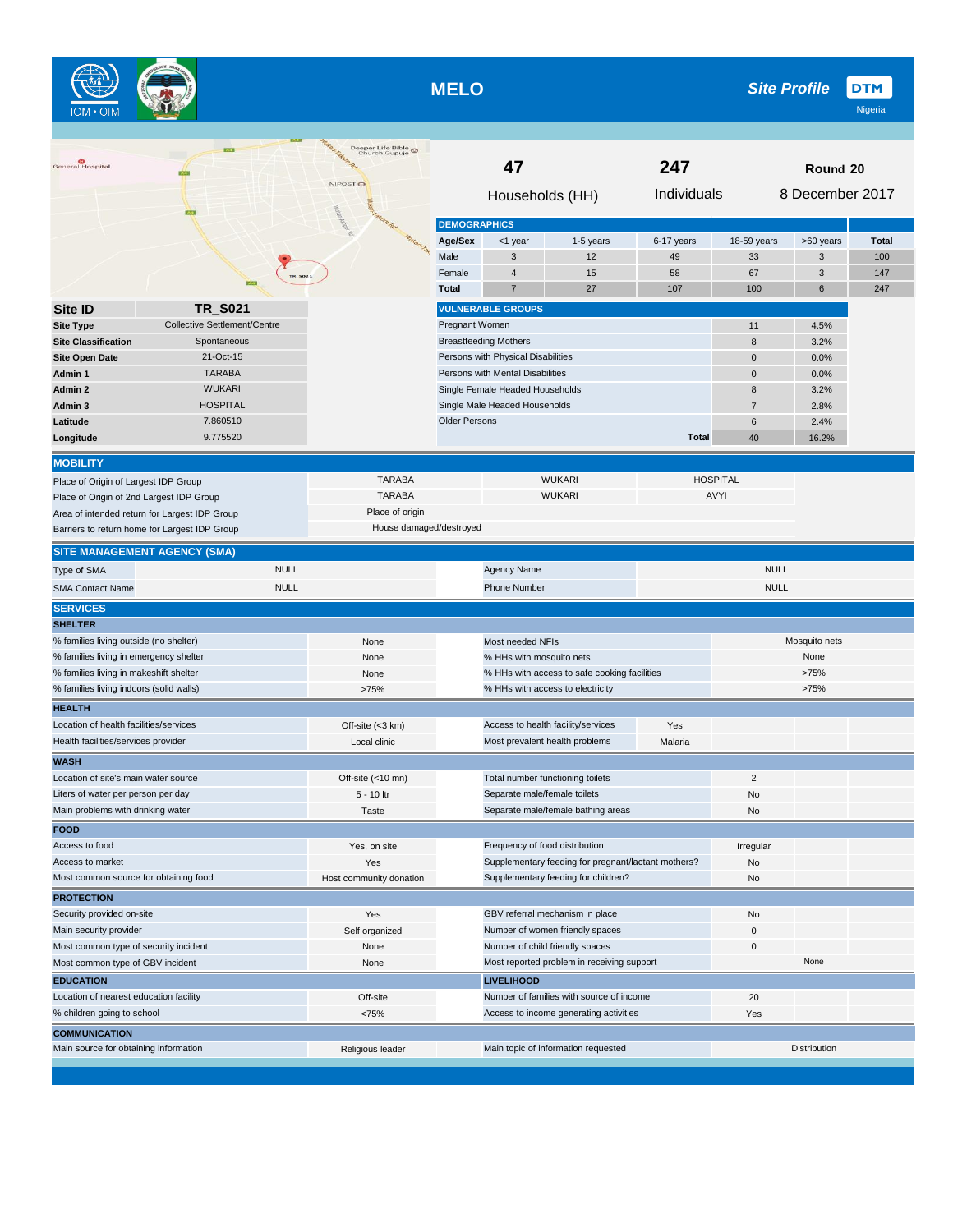

# **VERTINARY CAMP**

**DTM** *Site Profile*

|                                          | Wukar<br>eper Life Bible<br>Church Gupuje ©   |                         | 51                   |                                    |                                                     | 307          | Round 20       |                                        |              |
|------------------------------------------|-----------------------------------------------|-------------------------|----------------------|------------------------------------|-----------------------------------------------------|--------------|----------------|----------------------------------------|--------------|
|                                          | NIPOST <sup>O</sup>                           |                         | Households (HH)      |                                    |                                                     | Individuals  |                | 8 December 2017                        |              |
|                                          |                                               |                         | <b>DEMOGRAPHICS</b>  |                                    |                                                     |              |                |                                        |              |
|                                          |                                               |                         | Age/Sex              | <1 year                            | 1-5 years                                           | 6-17 years   | 18-59 years    | >60 years                              | <b>Total</b> |
|                                          |                                               | taken hakun Ru          | Male                 | 11                                 | 14                                                  | 63           | 52             | 3                                      | 143          |
|                                          |                                               | <b>William Takum</b>    | Female               | 15                                 | 21                                                  | 69           | 56             | 3                                      | 164          |
|                                          | TR_5022                                       |                         | <b>Total</b>         | 26                                 | 35                                                  | 132          | 108            | 6                                      | 307          |
| Site ID                                  | <b>TR_S022</b>                                |                         |                      | <b>VULNERABLE GROUPS</b>           |                                                     |              |                |                                        |              |
| <b>Site Type</b>                         | Collective Settlement/Centre                  |                         | Pregnant Women       |                                    |                                                     |              | 5              | 1.6%                                   |              |
| <b>Site Classification</b>               | Spontaneous                                   |                         |                      | <b>Breastfeeding Mothers</b>       |                                                     |              | 28             | 9.1%                                   |              |
| <b>Site Open Date</b>                    | 11-Dec-15                                     |                         |                      | Persons with Physical Disabilities |                                                     |              | 0              | 0.0%                                   |              |
| Admin 1                                  | <b>TARABA</b>                                 |                         |                      | Persons with Mental Disabilities   |                                                     |              | 0              | 0.0%                                   |              |
| Admin 2                                  | <b>WUKARI</b>                                 |                         |                      | Single Female Headed Households    |                                                     |              | $\overline{7}$ | 2.3%                                   |              |
| Admin 3                                  | HOSPITAL                                      |                         |                      | Single Male Headed Households      |                                                     |              | $\mathbf 0$    | 0.0%                                   |              |
| Latitude                                 | 7.860150                                      |                         | <b>Older Persons</b> |                                    |                                                     |              | 6              | 2.0%                                   |              |
| Longitude                                | 9.777500                                      |                         |                      |                                    |                                                     | <b>Total</b> | 46             | 15.0%                                  |              |
| <b>MOBILITY</b>                          |                                               |                         |                      |                                    |                                                     |              |                |                                        |              |
| Place of Origin of Largest IDP Group     |                                               | <b>TARABA</b>           |                      |                                    | <b>WUKARI</b>                                       |              | <b>PUJE</b>    |                                        |              |
| Place of Origin of 2nd Largest IDP Group |                                               | <b>TARABA</b>           |                      |                                    | <b>WUKARI</b>                                       |              | AVYI           |                                        |              |
|                                          | Area of intended return for Largest IDP Group | Place of origin         |                      |                                    |                                                     |              |                |                                        |              |
|                                          | Barriers to return home for Largest IDP Group | House damaged/destroyed |                      |                                    |                                                     |              |                |                                        |              |
|                                          | <b>SITE MANAGEMENT AGENCY (SMA)</b>           |                         |                      |                                    |                                                     |              |                |                                        |              |
| Type of SMA                              | <b>NULL</b>                                   |                         |                      | <b>Agency Name</b>                 |                                                     |              | <b>NULL</b>    |                                        |              |
| <b>SMA Contact Name</b>                  | <b>NULL</b>                                   |                         |                      | <b>Phone Number</b>                |                                                     |              | <b>NULL</b>    |                                        |              |
| <b>SERVICES</b>                          |                                               |                         |                      |                                    |                                                     |              |                |                                        |              |
| <b>SHELTER</b>                           |                                               |                         |                      |                                    |                                                     |              |                |                                        |              |
| % families living outside (no shelter)   |                                               | None                    |                      | Most needed NFIs                   |                                                     |              |                | <b>Blankets/Mats</b>                   |              |
| % families living in emergency shelter   |                                               | None                    |                      | % HHs with mosquito nets           |                                                     |              |                | None                                   |              |
| % families living in makeshift shelter   |                                               | None                    |                      |                                    | % HHs with access to safe cooking facilities        |              |                | >75%                                   |              |
| % families living indoors (solid walls)  |                                               | >75%                    |                      |                                    | % HHs with access to electricity                    |              |                | None                                   |              |
| <b>HEALTH</b>                            |                                               |                         |                      |                                    |                                                     |              |                |                                        |              |
| Location of health facilities/services   |                                               | On-site (<3 km)         |                      |                                    | Access to health facility/services                  | Yes          |                |                                        |              |
| Health facilities/services provider      |                                               | Government              |                      | Most prevalent health problems     |                                                     | Malaria      |                |                                        |              |
| <b>WASH</b>                              |                                               |                         |                      |                                    |                                                     |              |                |                                        |              |
| Location of site's main water source     |                                               | Off-site (<10 mn)       |                      | Total number functioning toilets   |                                                     |              | $\overline{c}$ |                                        |              |
| Liters of water per person per day       |                                               | 5 - 10 ltr              |                      | Separate male/female toilets       |                                                     |              | No             |                                        |              |
| Main problems with drinking water        |                                               | Taste                   |                      |                                    | Separate male/female bathing areas                  |              | No             |                                        |              |
| <b>FOOD</b>                              |                                               |                         |                      |                                    |                                                     |              |                |                                        |              |
| Access to food                           |                                               | Yes, on site            |                      | Frequency of food distribution     |                                                     |              | Irregular      |                                        |              |
| Access to market                         |                                               | Yes                     |                      |                                    | Supplementary feeding for pregnant/lactant mothers? |              | No             |                                        |              |
| Most common source for obtaining food    |                                               | Host community donation |                      |                                    | Supplementary feeding for children?                 |              | No             |                                        |              |
| <b>PROTECTION</b>                        |                                               |                         |                      |                                    |                                                     |              |                |                                        |              |
| Security provided on-site                |                                               | Yes                     |                      |                                    | GBV referral mechanism in place                     |              | No             |                                        |              |
| Main security provider                   |                                               | Military                |                      |                                    | Number of women friendly spaces                     |              | 0              |                                        |              |
| Most common type of security incident    |                                               | None                    |                      | Number of child friendly spaces    |                                                     |              | 0              |                                        |              |
| Most common type of GBV incident         |                                               | None                    |                      |                                    | Most reported problem in receiving support          |              |                | Not enough assistance for all entitled |              |
| <b>EDUCATION</b>                         |                                               |                         |                      | <b>LIVELIHOOD</b>                  |                                                     |              |                |                                        |              |
| Location of nearest education facility   |                                               | Off-site                |                      |                                    | Number of families with source of income            |              | 14             |                                        |              |
| % children going to school               |                                               | < 50%                   |                      |                                    | Access to income generating activities              |              | Yes            |                                        |              |
| <b>COMMUNICATION</b>                     |                                               |                         |                      |                                    |                                                     |              |                |                                        |              |
| Main source for obtaining information    |                                               | Religious leader        |                      |                                    | Main topic of information requested                 |              |                | Other relief assistance                |              |
|                                          |                                               |                         |                      |                                    |                                                     |              |                |                                        |              |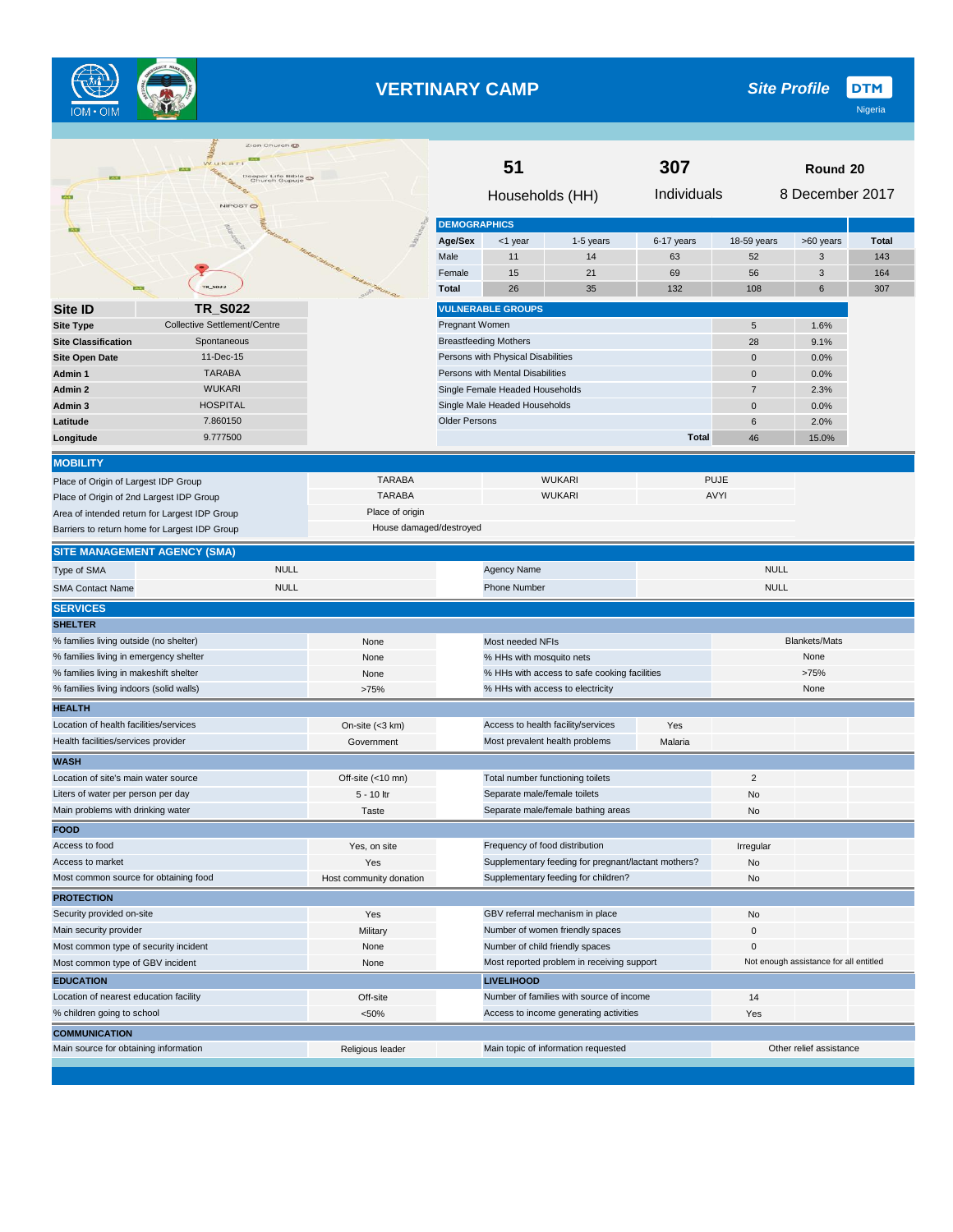**TUMDIRI**

 $\begin{picture}(120,10) \put(0,0){\line(1,0){10}} \put(15,0){\line(1,0){10}} \put(15,0){\line(1,0){10}} \put(15,0){\line(1,0){10}} \put(15,0){\line(1,0){10}} \put(15,0){\line(1,0){10}} \put(15,0){\line(1,0){10}} \put(15,0){\line(1,0){10}} \put(15,0){\line(1,0){10}} \put(15,0){\line(1,0){10}} \put(15,0){\line(1,0){10}} \put(15,0){\line($ 

|                                          | <b>TR SO23</b>                                | A                                  |                      | 13                                 |                                                     | 65             |                  | Round 20                               |              |
|------------------------------------------|-----------------------------------------------|------------------------------------|----------------------|------------------------------------|-----------------------------------------------------|----------------|------------------|----------------------------------------|--------------|
|                                          | Catholic Church @                             | lya ljesha @                       |                      |                                    | Households (HH)                                     | Individuals    |                  | 8 December 2017                        |              |
|                                          |                                               |                                    | <b>DEMOGRAPHICS</b>  |                                    |                                                     |                |                  |                                        |              |
|                                          |                                               | <b>O</b> Market                    | Age/Sex              | <1 year                            | 1-5 years                                           | 6-17 years     | 18-59 years      | >60 years                              | <b>Total</b> |
|                                          | ECWA III Kufai @<br>1233                      |                                    | Male                 | 3                                  | 5                                                   | $\overline{7}$ | 8                | $\overline{\mathbf{c}}$                | 25           |
|                                          |                                               | Adonai Chapel of<br>Transformation | Female               | 5                                  | 8                                                   | 8              | 16               | 3                                      | 40           |
| <b>A4</b>                                | Taraba State University O                     |                                    | <b>Total</b>         | 8                                  | 13                                                  | 15             | 24               | 5                                      | 65           |
| Site ID                                  | TR S023                                       |                                    |                      | <b>VULNERABLE GROUPS</b>           |                                                     |                |                  |                                        |              |
| <b>Site Type</b>                         | Camp                                          |                                    | Pregnant Women       |                                    |                                                     |                | $\overline{4}$   | 6.2%                                   |              |
| <b>Site Classification</b>               | Spontaneous                                   |                                    |                      | <b>Breastfeeding Mothers</b>       |                                                     |                | $9$              | 13.8%                                  |              |
| <b>Site Open Date</b>                    | 05-Apr-16                                     |                                    |                      | Persons with Physical Disabilities |                                                     |                | $\mathbf{1}$     | 1.5%                                   |              |
| Admin 1                                  | <b>TARABA</b>                                 |                                    |                      | Persons with Mental Disabilities   |                                                     |                | $\mathbf 0$      | 0.0%                                   |              |
| Admin 2                                  | ARDO - KOLA                                   |                                    |                      | Single Female Headed Households    |                                                     |                | $\mathbf{0}$     | 0.0%                                   |              |
| Admin <sub>3</sub>                       | <b>JAURO YINU</b>                             |                                    |                      | Single Male Headed Households      |                                                     |                | $\mathbf{0}$     | 0.0%                                   |              |
| Latitude                                 | 8.914750                                      |                                    | <b>Older Persons</b> |                                    |                                                     |                | 5                | 7.7%                                   |              |
| Longitude                                | 11.305710                                     |                                    |                      |                                    |                                                     | <b>Total</b>   | 19               | 29.2%                                  |              |
| <b>MOBILITY</b>                          |                                               |                                    |                      |                                    |                                                     |                |                  |                                        |              |
| Place of Origin of Largest IDP Group     |                                               | ADAMAWA                            |                      |                                    | <b>MADAGALI</b>                                     |                | <b>MADAGALI</b>  |                                        |              |
| Place of Origin of 2nd Largest IDP Group |                                               | <b>BORNO</b>                       |                      |                                    | <b>GWOZA</b>                                        |                | GAVVA / AGAPALWA |                                        |              |
|                                          | Area of intended return for Largest IDP Group | Place of origin                    |                      |                                    |                                                     |                |                  |                                        |              |
|                                          | Barriers to return home for Largest IDP Group | House damaged/destroyed            |                      |                                    |                                                     |                |                  |                                        |              |
| <b>SITE MANAGEMENT AGENCY (SMA)</b>      |                                               |                                    |                      |                                    |                                                     |                |                  |                                        |              |
| Type of SMA                              | <b>NULL</b>                                   |                                    |                      | Agency Name                        |                                                     |                | <b>NULL</b>      |                                        |              |
| <b>SMA Contact Name</b>                  | <b>NULL</b>                                   |                                    |                      | <b>Phone Number</b>                |                                                     |                | <b>NULL</b>      |                                        |              |
| <b>SERVICES</b>                          |                                               |                                    |                      |                                    |                                                     |                |                  |                                        |              |
| <b>SHELTER</b>                           |                                               |                                    |                      |                                    |                                                     |                |                  |                                        |              |
| % families living outside (no shelter)   |                                               | None                               |                      | Most needed NFIs                   |                                                     |                |                  | Mosquito nets                          |              |
| % families living in emergency shelter   |                                               | None                               |                      | % HHs with mosquito nets           |                                                     |                |                  | < 25%                                  |              |
| % families living in makeshift shelter   |                                               | None                               |                      |                                    | % HHs with access to safe cooking facilities        |                |                  | <75%                                   |              |
| % families living indoors (solid walls)  |                                               | >75%                               |                      |                                    | % HHs with access to electricity                    |                |                  | None                                   |              |
| <b>HEALTH</b>                            |                                               |                                    |                      |                                    |                                                     |                |                  |                                        |              |
| Location of health facilities/services   |                                               | Off-site (<3 km)                   |                      |                                    | Access to health facility/services                  | Yes            |                  |                                        |              |
| Health facilities/services provider      |                                               | Local clinic                       |                      |                                    | Most prevalent health problems                      | Malaria        |                  |                                        |              |
| <b>WASH</b>                              |                                               |                                    |                      |                                    |                                                     |                |                  |                                        |              |
| Location of site's main water source     |                                               | On-site (<10 mn)                   |                      |                                    | Total number functioning toilets                    |                | $\overline{2}$   |                                        |              |
| Liters of water per person per day       |                                               | $>15$ ltr                          |                      | Separate male/female toilets       |                                                     |                | No               |                                        |              |
| Main problems with drinking water        |                                               | Taste                              |                      |                                    | Separate male/female bathing areas                  |                | No               |                                        |              |
| <b>FOOD</b>                              |                                               |                                    |                      |                                    |                                                     |                |                  |                                        |              |
| Access to food                           |                                               | Yes, on site                       |                      |                                    | Frequency of food distribution                      |                | Irregular        |                                        |              |
| Access to market                         |                                               | Yes                                |                      |                                    | Supplementary feeding for pregnant/lactant mothers? |                | No               |                                        |              |
| Most common source for obtaining food    |                                               | Distribution                       |                      |                                    | Supplementary feeding for children?                 |                | No               |                                        |              |
| <b>PROTECTION</b>                        |                                               |                                    |                      |                                    |                                                     |                |                  |                                        |              |
| Security provided on-site                |                                               | Yes                                |                      |                                    | GBV referral mechanism in place                     |                | No               |                                        |              |
| Main security provider                   |                                               | <b>Community Leaders</b>           |                      |                                    | Number of women friendly spaces                     |                | $\mathbf 0$      |                                        |              |
| Most common type of security incident    |                                               | None                               |                      |                                    | Number of child friendly spaces                     |                | 0                |                                        |              |
| Most common type of GBV incident         |                                               | None                               |                      |                                    | Most reported problem in receiving support          |                |                  | Not enough assistance for all entitled |              |
| <b>EDUCATION</b>                         |                                               |                                    |                      | <b>LIVELIHOOD</b>                  |                                                     |                |                  |                                        |              |
| Location of nearest education facility   |                                               | On-site                            |                      |                                    | Number of families with source of income            |                | 10               |                                        |              |
| % children going to school               |                                               | $<$ 25%                            |                      |                                    | Access to income generating activities              |                | Yes              |                                        |              |
| <b>COMMUNICATION</b>                     |                                               |                                    |                      |                                    |                                                     |                |                  |                                        |              |
| Main source for obtaining information    |                                               | Aid worker                         |                      |                                    | Main topic of information requested                 |                |                  | Situation in areas of origin           |              |
|                                          |                                               |                                    |                      |                                    |                                                     |                |                  |                                        |              |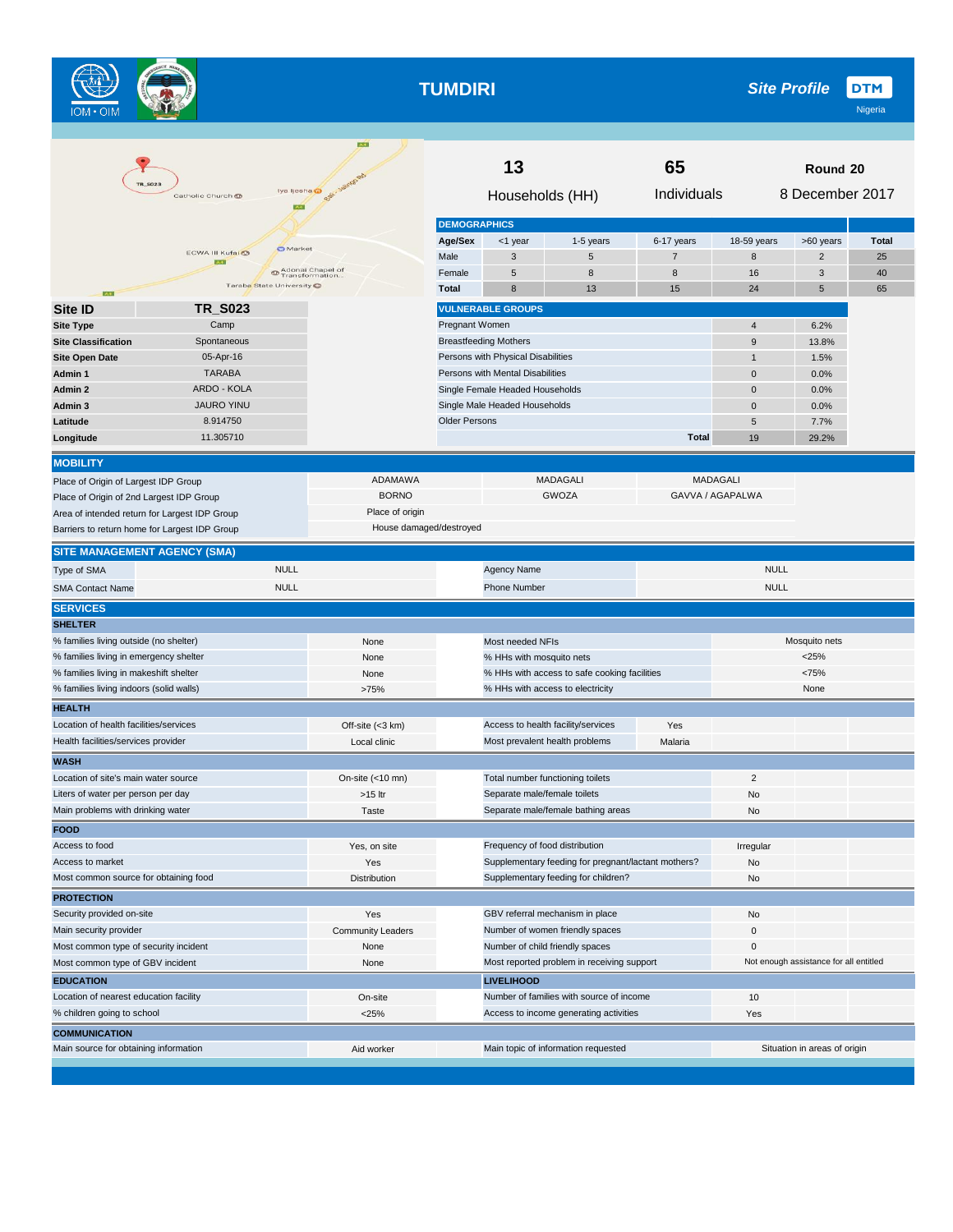

#### **GOVERNMENT LODGE**

|                                                                         |                                               | <b>TR_5024</b>           | 5                                             |                                    |                                                     | 95                             | Round 20       |                                        |              |
|-------------------------------------------------------------------------|-----------------------------------------------|--------------------------|-----------------------------------------------|------------------------------------|-----------------------------------------------------|--------------------------------|----------------|----------------------------------------|--------------|
| Edohu Guest Inn                                                         | Deeper life christian<br>church, Mutum biyu   | <b>EXT</b>               | Households (HH)                               |                                    |                                                     | 8 December 2017<br>Individuals |                |                                        |              |
| De-Bright Guest Inn                                                     |                                               |                          | <b>DEMOGRAPHICS</b>                           |                                    |                                                     |                                |                |                                        |              |
|                                                                         | Mutum biyu Motor park                         |                          | Age/Sex                                       | <1 year                            | 1-5 years                                           | 6-17 years                     | 18-59 years    | >60 years                              | <b>Total</b> |
|                                                                         |                                               |                          | Male                                          | 6                                  | $\overline{7}$                                      | 13                             | 14             | 4                                      | 44           |
|                                                                         |                                               |                          | Female                                        | 8                                  | 9                                                   | 11                             | 18             | 5                                      | 51           |
| Mosque <b>@</b>                                                         | <b>CALL</b>                                   |                          | <b>Total</b>                                  | 14                                 | 16                                                  | 24                             | 32             | 9                                      | 95           |
|                                                                         | <b>TR_S024</b>                                |                          |                                               | <b>VULNERABLE GROUPS</b>           |                                                     |                                |                |                                        |              |
| Site ID                                                                 | Collective Settlement/Centre                  |                          | Pregnant Women                                |                                    |                                                     |                                | 5              | 5.3%                                   |              |
| <b>Site Type</b><br><b>Site Classification</b>                          | Spontaneous                                   |                          |                                               | <b>Breastfeeding Mothers</b>       |                                                     |                                | 14             | 14.7%                                  |              |
| <b>Site Open Date</b>                                                   | 13-Mar-13                                     |                          |                                               | Persons with Physical Disabilities |                                                     |                                | $\mathbf 0$    | 0.0%                                   |              |
| Admin 1                                                                 | <b>TARABA</b>                                 |                          |                                               | Persons with Mental Disabilities   |                                                     |                                | $\mathbf{1}$   | 1.1%                                   |              |
| Admin 2                                                                 | <b>GASSOL</b>                                 |                          |                                               | Single Female Headed Households    |                                                     |                                | $\overline{0}$ | 0.0%                                   |              |
| Admin 3                                                                 | <b>MUTUM BIYU I</b>                           |                          |                                               | Single Male Headed Households      |                                                     |                                | 3              | 3.2%                                   |              |
| Latitude                                                                | 8.648380                                      |                          | <b>Older Persons</b>                          |                                    |                                                     |                                | 9              | 9.5%                                   |              |
| Longitude                                                               | 10.781250                                     |                          |                                               |                                    |                                                     | <b>Total</b>                   | 32             | 33.7%                                  |              |
|                                                                         |                                               |                          |                                               |                                    |                                                     |                                |                |                                        |              |
| <b>MOBILITY</b>                                                         |                                               |                          |                                               |                                    |                                                     |                                |                |                                        |              |
| Place of Origin of Largest IDP Group                                    |                                               | <b>TARABA</b>            |                                               |                                    | <b>WUKARI</b>                                       |                                | <b>JIBU</b>    |                                        |              |
| Place of Origin of 2nd Largest IDP Group                                |                                               | <b>TARABA</b>            |                                               |                                    | <b>WUKARI</b>                                       |                                | <b>JIBU</b>    |                                        |              |
|                                                                         | Area of intended return for Largest IDP Group | Place of origin          |                                               |                                    |                                                     |                                |                |                                        |              |
|                                                                         | Barriers to return home for Largest IDP Group | House damaged/destroyed  |                                               |                                    |                                                     |                                |                |                                        |              |
| <b>SITE MANAGEMENT AGENCY (SMA)</b>                                     |                                               |                          |                                               |                                    |                                                     |                                |                |                                        |              |
| Type of SMA                                                             | <b>NULL</b>                                   |                          |                                               | Agency Name                        |                                                     |                                | <b>NULL</b>    |                                        |              |
| <b>SMA Contact Name</b>                                                 | <b>NULL</b>                                   |                          |                                               | <b>Phone Number</b>                |                                                     |                                | <b>NULL</b>    |                                        |              |
| <b>SERVICES</b>                                                         |                                               |                          |                                               |                                    |                                                     |                                |                |                                        |              |
| <b>SHELTER</b>                                                          |                                               |                          |                                               |                                    |                                                     |                                |                |                                        |              |
| % families living outside (no shelter)                                  |                                               | None                     |                                               | Most needed NFIs                   |                                                     |                                |                | Mosquito nets                          |              |
| % families living in emergency shelter                                  |                                               | None                     |                                               | % HHs with mosquito nets           |                                                     |                                |                | $<$ 25%                                |              |
| % families living in makeshift shelter                                  |                                               | None                     |                                               |                                    | % HHs with access to safe cooking facilities        |                                |                | <75%                                   |              |
| % families living indoors (solid walls)                                 |                                               | >75%                     |                                               |                                    | % HHs with access to electricity                    |                                |                |                                        |              |
| <b>HEALTH</b>                                                           |                                               |                          |                                               |                                    |                                                     |                                |                |                                        |              |
| Location of health facilities/services                                  |                                               | On-site (<3 km)          |                                               |                                    | Access to health facility/services                  | Yes                            |                |                                        |              |
| Health facilities/services provider                                     |                                               | Local clinic             |                                               |                                    | Most prevalent health problems                      | Malaria                        |                |                                        |              |
|                                                                         |                                               |                          |                                               |                                    |                                                     |                                |                |                                        |              |
| <b>WASH</b><br>Location of site's main water source                     |                                               |                          |                                               |                                    |                                                     |                                |                |                                        |              |
|                                                                         |                                               | On-site (<10 mn)         |                                               | Separate male/female toilets       | Total number functioning toilets                    |                                | 6<br>No        |                                        |              |
| Liters of water per person per day<br>Main problems with drinking water |                                               | >15 ltr<br>Taste         |                                               |                                    | Separate male/female bathing areas                  |                                | No             |                                        |              |
|                                                                         |                                               |                          |                                               |                                    |                                                     |                                |                |                                        |              |
| <b>FOOD</b>                                                             |                                               |                          |                                               |                                    |                                                     |                                |                |                                        |              |
| Access to food                                                          |                                               | Yes, on site             |                                               | Frequency of food distribution     |                                                     |                                | Irregular      |                                        |              |
| Access to market                                                        |                                               | Yes                      |                                               |                                    | Supplementary feeding for pregnant/lactant mothers? |                                | No             |                                        |              |
| Most common source for obtaining food                                   |                                               | Cash                     |                                               |                                    | Supplementary feeding for children?                 |                                | No             |                                        |              |
| <b>PROTECTION</b>                                                       |                                               |                          |                                               |                                    |                                                     |                                |                |                                        |              |
| Security provided on-site                                               |                                               | Yes                      |                                               |                                    | GBV referral mechanism in place                     |                                | No             |                                        |              |
| Main security provider                                                  |                                               | <b>Local Authorities</b> | Number of women friendly spaces               |                                    |                                                     |                                | 0              |                                        |              |
| Most common type of security incident                                   |                                               | Theft                    | Number of child friendly spaces               |                                    |                                                     |                                | 0              |                                        |              |
| Most common type of GBV incident                                        |                                               | None                     | Most reported problem in receiving support    |                                    |                                                     |                                |                | Not enough assistance for all entitled |              |
| <b>EDUCATION</b>                                                        |                                               |                          | <b>LIVELIHOOD</b>                             |                                    |                                                     |                                |                |                                        |              |
| Location of nearest education facility                                  |                                               | On-site                  | Number of families with source of income<br>3 |                                    |                                                     |                                |                |                                        |              |
| % children going to school                                              |                                               | < 25%                    | Access to income generating activities        |                                    |                                                     |                                | Yes            |                                        |              |
| <b>COMMUNICATION</b>                                                    |                                               |                          |                                               |                                    |                                                     |                                |                |                                        |              |
| Main source for obtaining information                                   |                                               | Aid worker               |                                               |                                    | Main topic of information requested                 |                                |                | Distribution                           |              |
|                                                                         |                                               |                          |                                               |                                    |                                                     |                                |                |                                        |              |